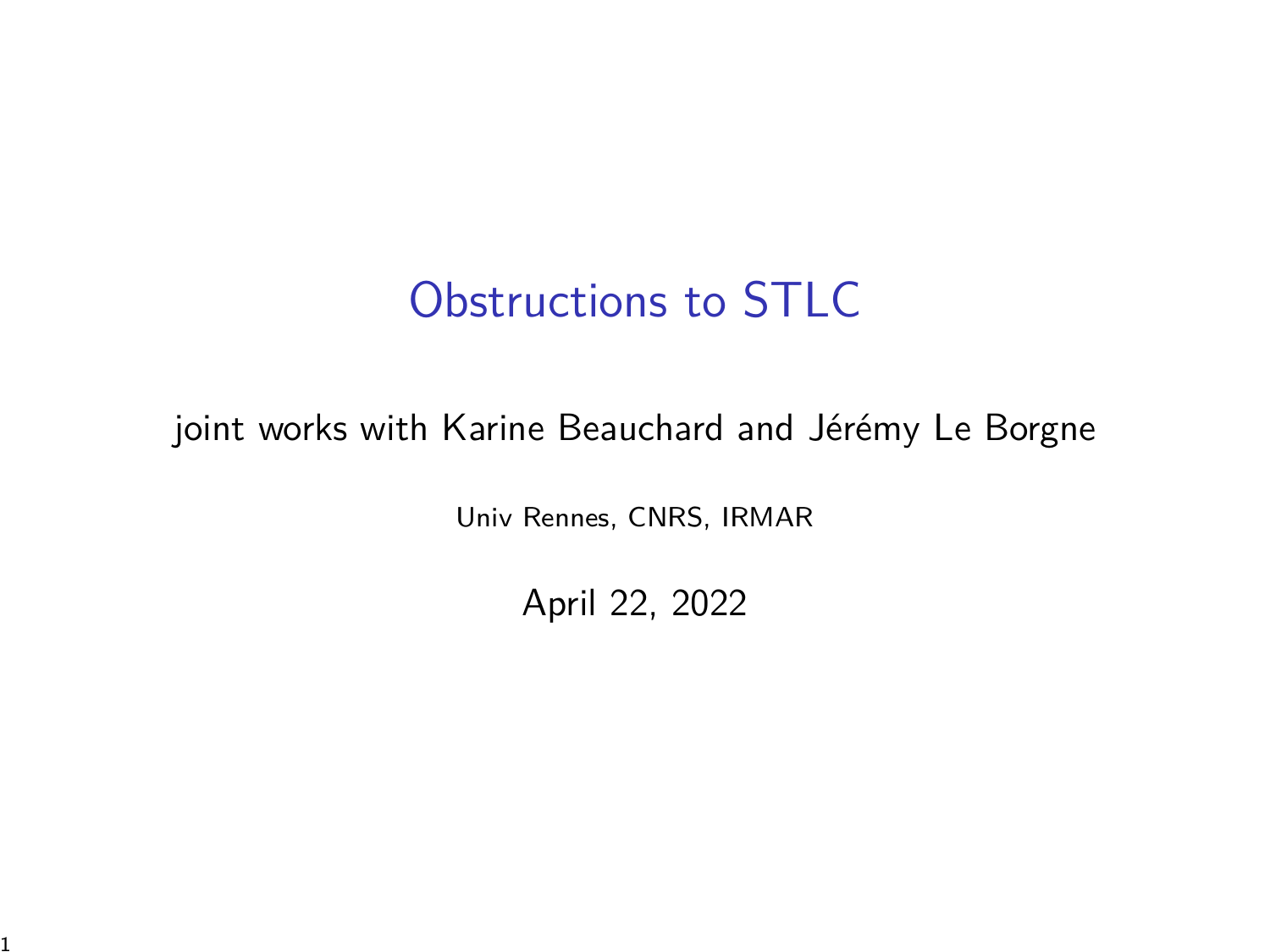## Program

Talk based on:

- $\triangleright$  arXiv:2012.15653 (KB, JLB, FM) a survey of expansions for nonlinear systems,
- $\triangleright$  arXiv: 2111.14398 (KB, JLB, FM) bounds on structure constants of Hall bases,
- $\triangleright$  A unified approach of obstructions to small-time local controllability for scalar-input systems (KB, FM), soon on arXiv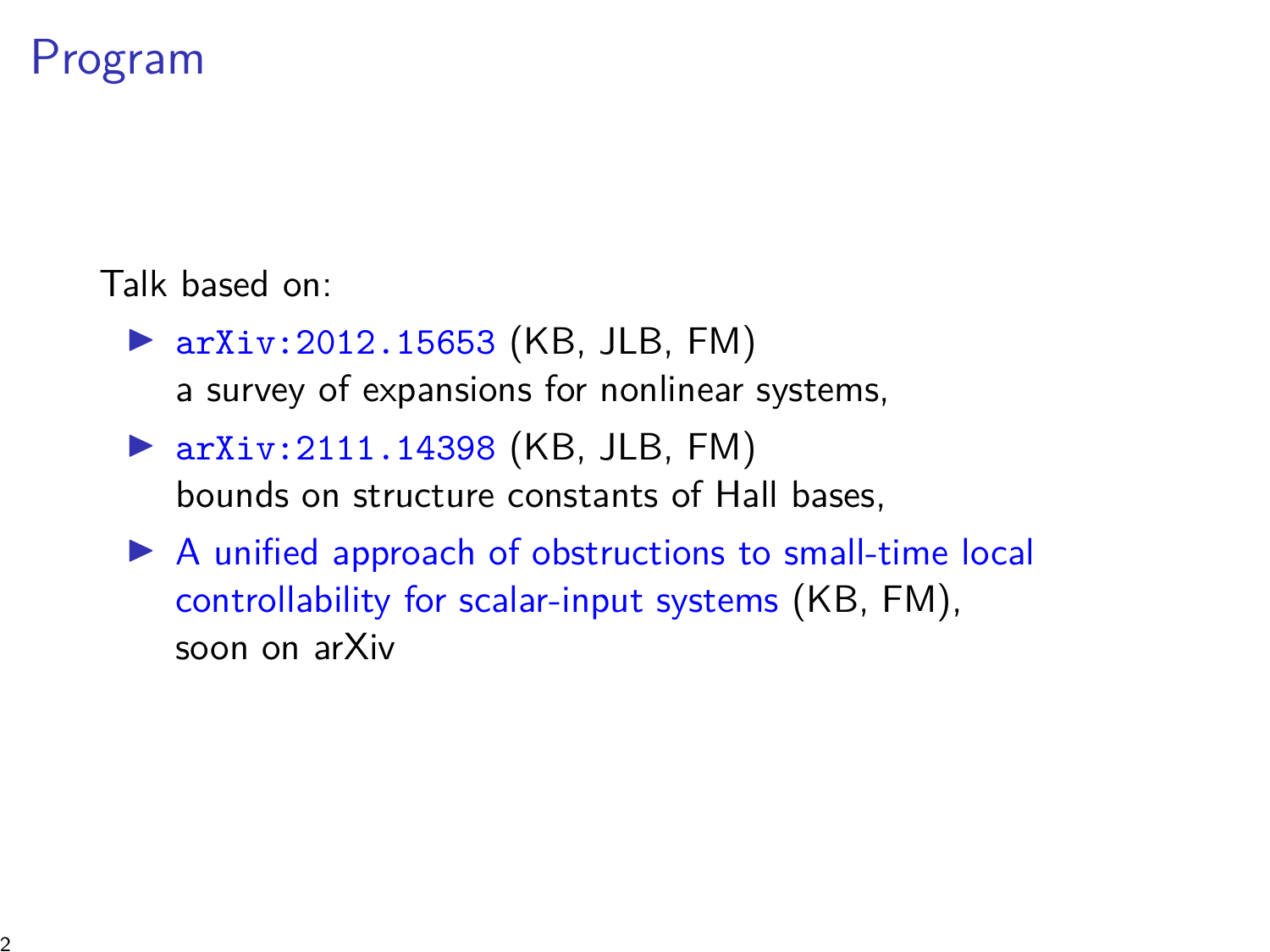## An old question

Let  $f_0, f_1 \in C^\infty(\mathbb{R}^n;\mathbb{R}^n)$ , real-analytic, with  $f_0(0) = 0$ . Consider

$$
\dot{x} = f_0(x) + u(t)f_1(x)
$$

Notation  $x(t; u, p)$  for init. data  $p \in \mathbb{R}^n$  and control  $u \in L^\infty(0, T)$ .

#### Definition (Small-time local controllability)

For every  $T, \eta > 0$ , there exists  $\delta > 0$  such that, for every  $x^* \in \mathbb{R}^n$ with  $|x^*| \leq \delta$ , there exists  $u \in L^\infty(0,T)$  such that  $x(T; u, 0) = x^*$ and  $||u||_{\infty} \leq \eta$ .

Necessary and sufficient conditions on  $f_0, f_1$  for STLC? Still open!

**Definition is coordinate-invariant, so the answer must be too!**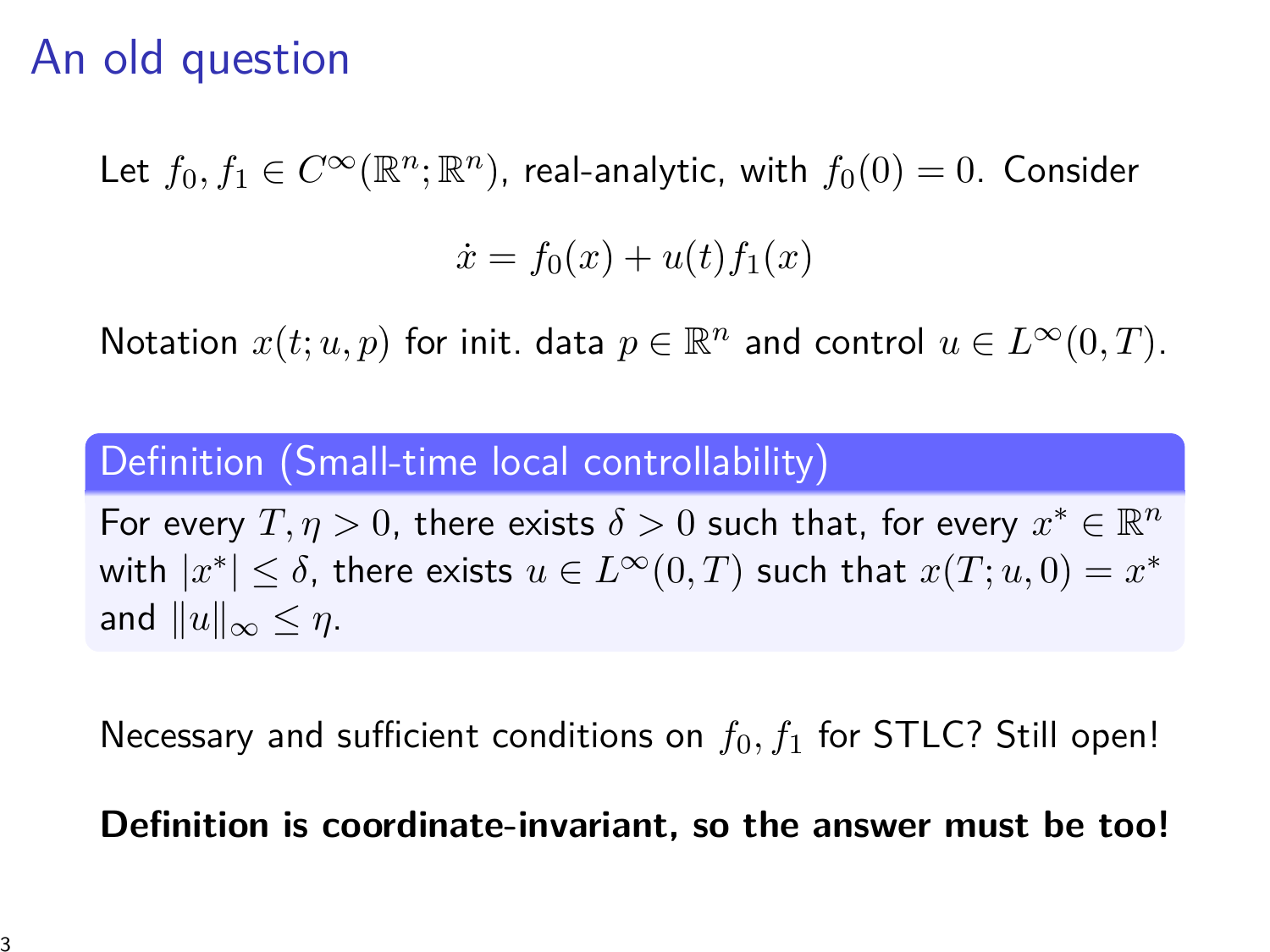### Two toy examples

Submanifold case:

$$
\begin{cases}\n\dot{x}_1 = u, \\
\dot{x}_2 = (n+1)ux_1^n\n\end{cases}
$$
\n(1)

hence, for all  $u \in L^{\infty}(0,T)$ ,  $x(T; u, 0) \in \mathcal{M} := \{(a, a^{n+1}); a \in \mathbb{R}\}.$ 

Drift case:

$$
\begin{cases} \n\dot{x}_1 = u, \\ \n\dot{x}_2 = x_1^{2n} + x_1^{2n+1} \n\end{cases} \tag{2}
$$

hence, when  $T||u||_{\infty} \leq 1$ ,  $x(T; u, 0) \in \mathcal{H}_+ := \mathbb{R} \times \mathbb{R}_+$ .

#### **We focus on the second case.**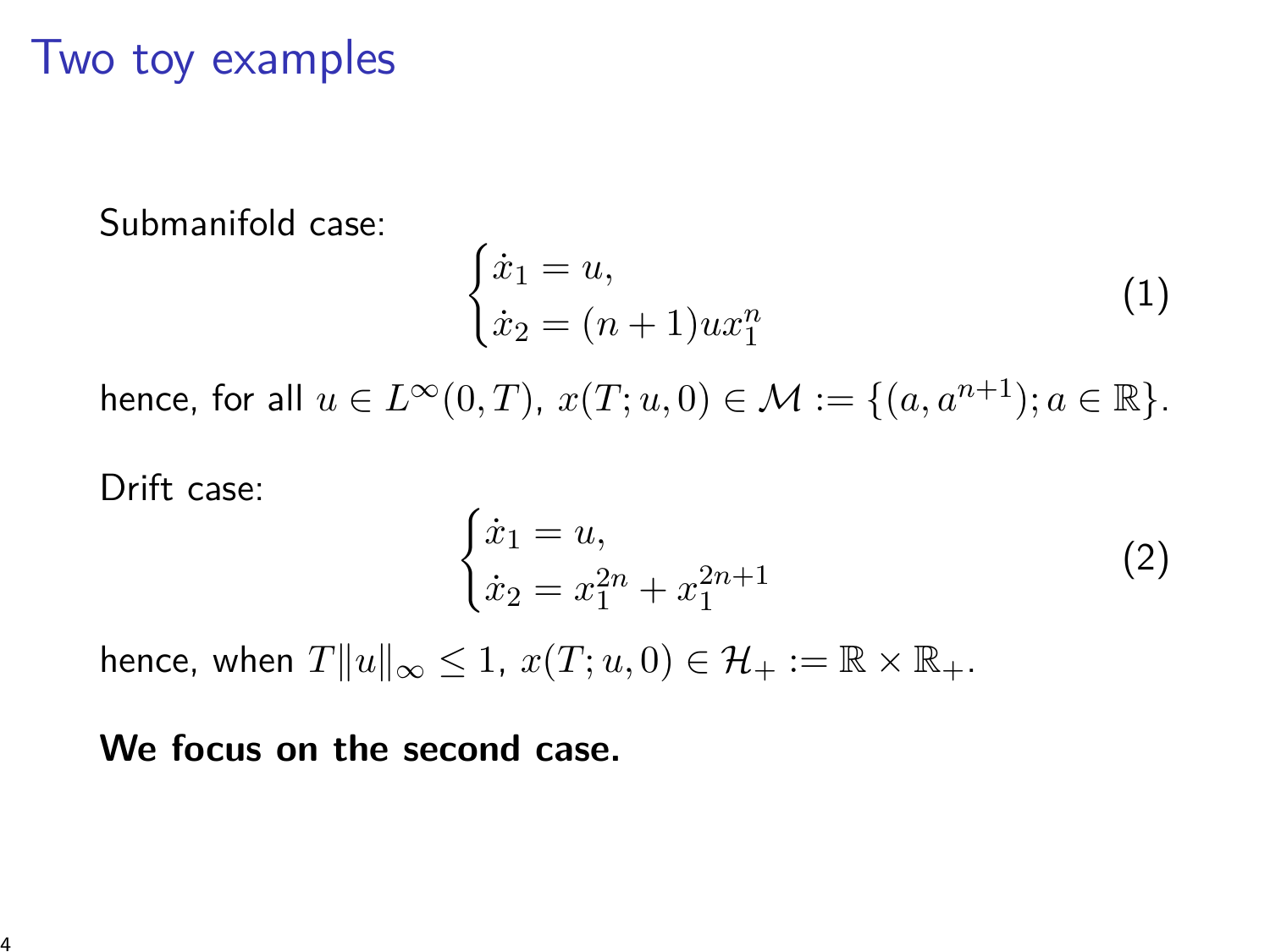# Known drift results and goals

- $\triangleright$  Sussmann, 1983. First quadratic obstruction.
- ▶ Stefani, 1986. Strongest obstruction at each even order.
- $\blacktriangleright$  Kawski, 1986. A conjecture on all quadratic obstructions.
- $\blacktriangleright$  Kawski, 1987. Second quadratic obstruction.

Despite "easy" drifts, tedious computations and "re-organizations" of the terms of the Chen-Fliess series.

### **Our goals:**

- $\triangleright$  Give simpler proofs, in a unified framework.
- $\blacktriangleright$  Prove Kawski's conjecture.
- $\blacktriangleright$  Rely on an approach which allows to "easily" conjecture and prove new necessary conditions.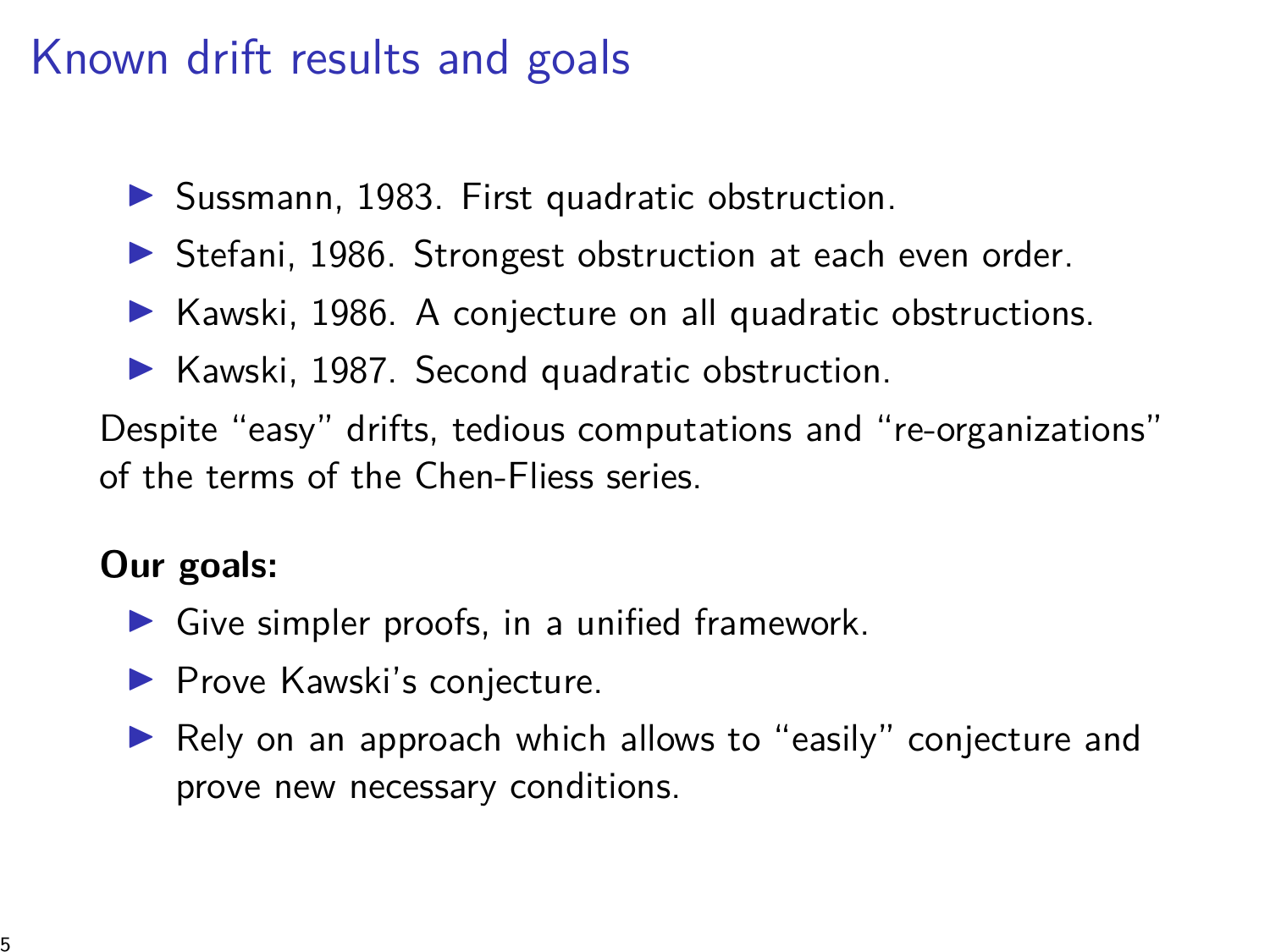## A key tool: linearization principle

Consider  $\dot{x} = f_0(x) + u(t)f_1(x)$ , which is a nonlinear problem.

Define the zero-order operator

$$
L(t): \begin{cases} C^{\infty}(\mathbb{R}^n; \mathbb{R}) \to C^{\infty}(\mathbb{R}^n; \mathbb{R}) \\ \varphi \mapsto (p \mapsto \varphi(x(t; u, p))) \end{cases}
$$

Then,  $\forall \varphi \in C^\infty(\mathbb{R}^n;\mathbb{R})$ ,  $\forall p \in \mathbb{R}^n$ ,

$$
\frac{d}{dt}(L(t)\varphi)(p) = D\varphi(x(t;u,p))(f_0(x(t;u,p)) + u(t)f_1(x(t;u,p)))
$$
  
=  $(L(t)(f_0 \cdot \nabla + u(t)f_1 \cdot \nabla)\varphi)(p)$ 

So, in the weak-weak sense,  $\dot{L}(t) = L(t)(f_0 \cdot \nabla + u(t)f_1 \cdot \nabla)$ . We are solving a linear differential equation in  ${\rm Op}(C^\infty({\mathbb R}^{n}; {\mathbb R})).$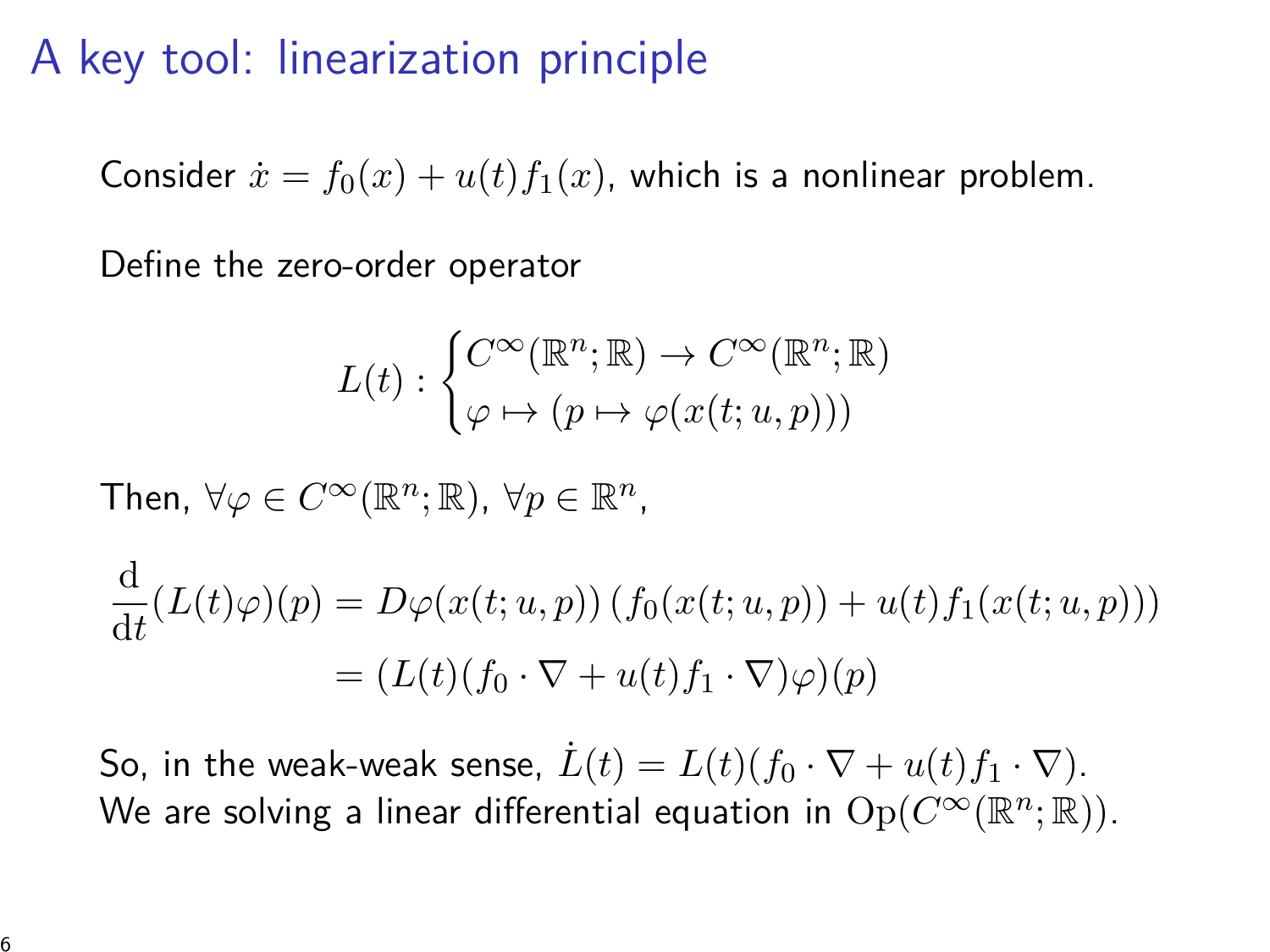### Welcome to algebra

Let  $X := \{X_0, X_1\}$  be non-commutative indeterminates.

Let  $\mathcal{A}(X)$  the free algebra over X, i.e. the vector space of non-commutative polynomials of *X*0*, X*1. For example  $1 + 7X_0 + (3X_0X_1 + 2X_1X_0) + 42X_1^3 \in \mathcal{A}(X)$ .  $A(X) = \bigoplus_{n \in \mathbb{N}} A_n(X)$  (spanned by monomials of degree *n*).

Let  $\widehat{\mathcal{A}}(X)$  the formal series generated by  $\mathcal{A}(X)$ , i.e. sequences  $(a_n)_{n\in\mathbb{N}}$  with  $a_n\in\mathcal{A}_n(X)$ . Notation  $a=\sum_{n\in\mathbb{N}}a_n$ . For example

$$
\left(\sum_{n\in\mathbb{N}} n^n X_0^n + e^{n^3} X_1^n\right) \in \widehat{\mathcal{A}}(X)
$$

No convergence issue (here)!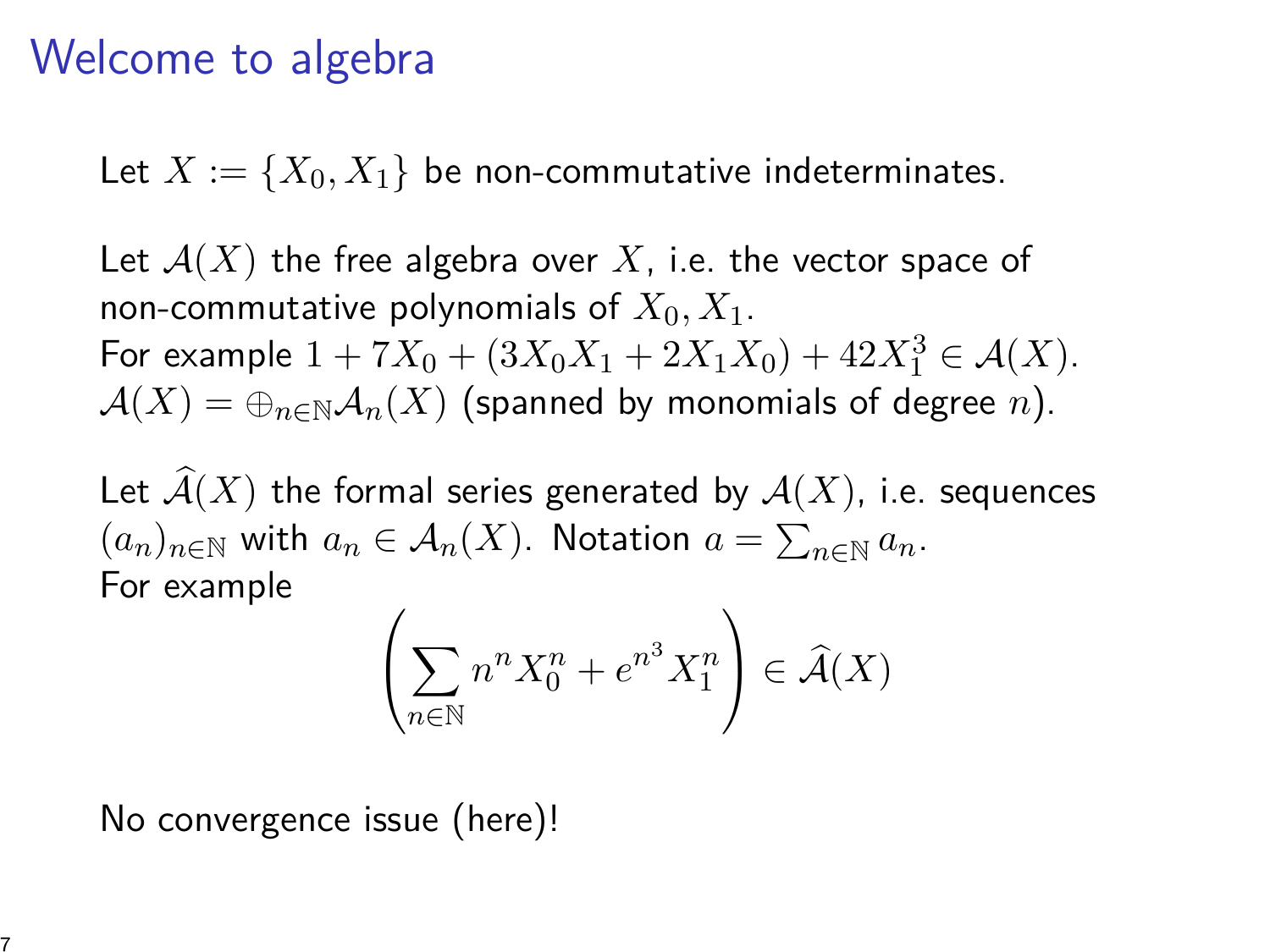### Formal linear differential equations

Let  $T > 0$  and  $u \in L^{\infty}(0, T)$ . Consider the formal differential equation in  $\mathcal{A}(X)$ 

$$
\begin{cases}\n\dot{x}(t) = x(t)(X_0 + u(t)X_1), \\
x(0) = 1.\n\end{cases}
$$

#### **Definition**

The solution to this formal equation is the formal-series valued function  $x : [0, T] \to \widehat{A}(X)$  whose homogeneous components  $x_n : [0, T] \to \mathcal{A}_n(X)$  are given by  $x_0(t) = 1$  and

$$
x_{n+1}(t) = \int_0^t x_n(s)(X_0 + u(s)X_1)ds.
$$

If 
$$
u(t) = 7t
$$
, then  $x_0(t) = 1$ ,  $x_1(t) = tX_0 + \frac{7t^2}{2}X_1$ , ...  
If  $u(t) = 0$ , then  $x(t) = \sum_{n \in \mathbb{N}} \frac{t^n}{n!} X_0^n$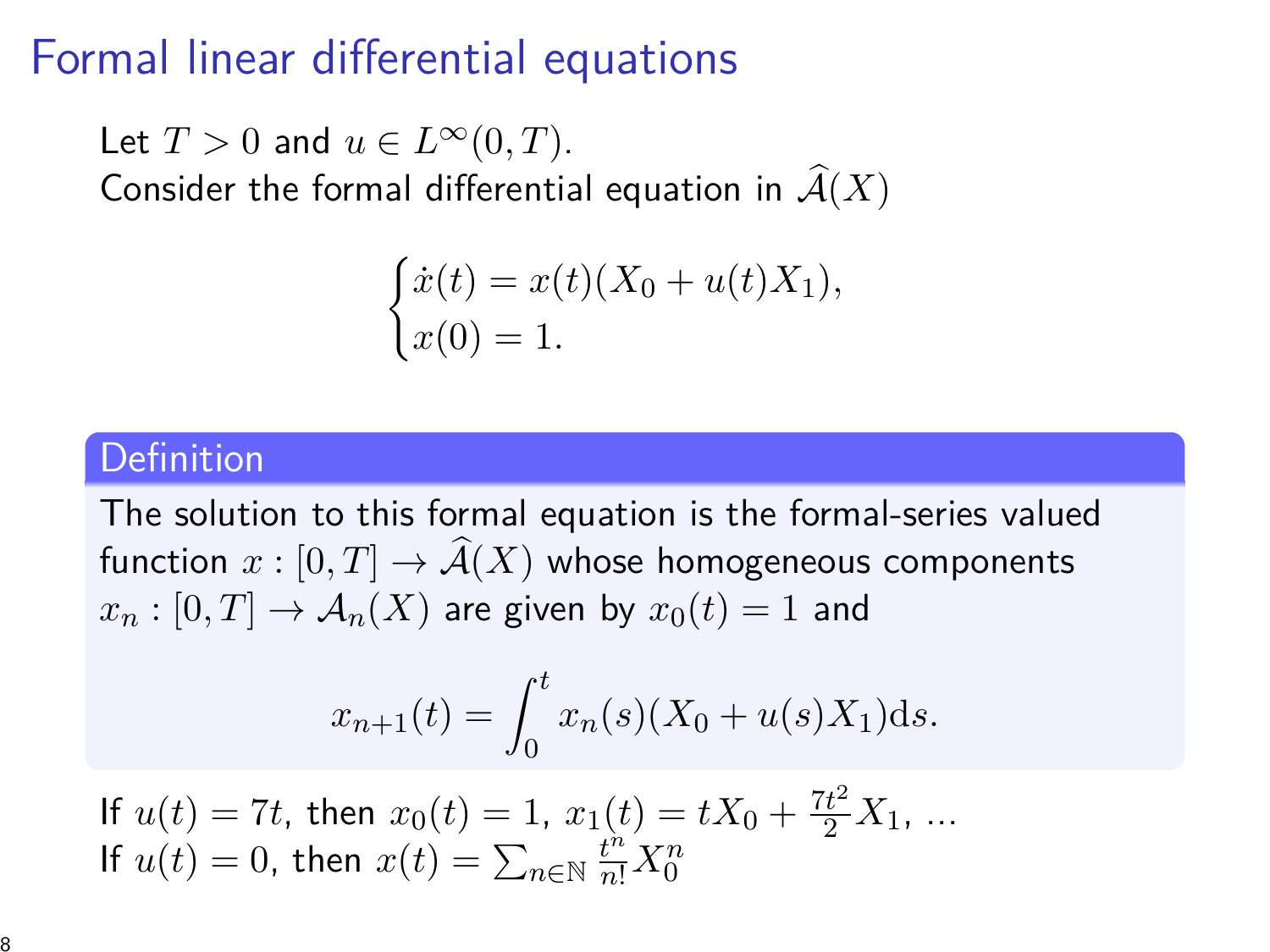## Key observation

Thanks to the linearization principle, any formula obtained at the formal level for the differential equation

$$
\dot{x}(t) = x(t)(X_0 + u(t)X_1)
$$

will have counterparts for all systems of the form

$$
\dot{x}(t) = f_0(x(t)) + u(t)f_1(x(t)).
$$

**(Provided we are able to handle convergence issues).**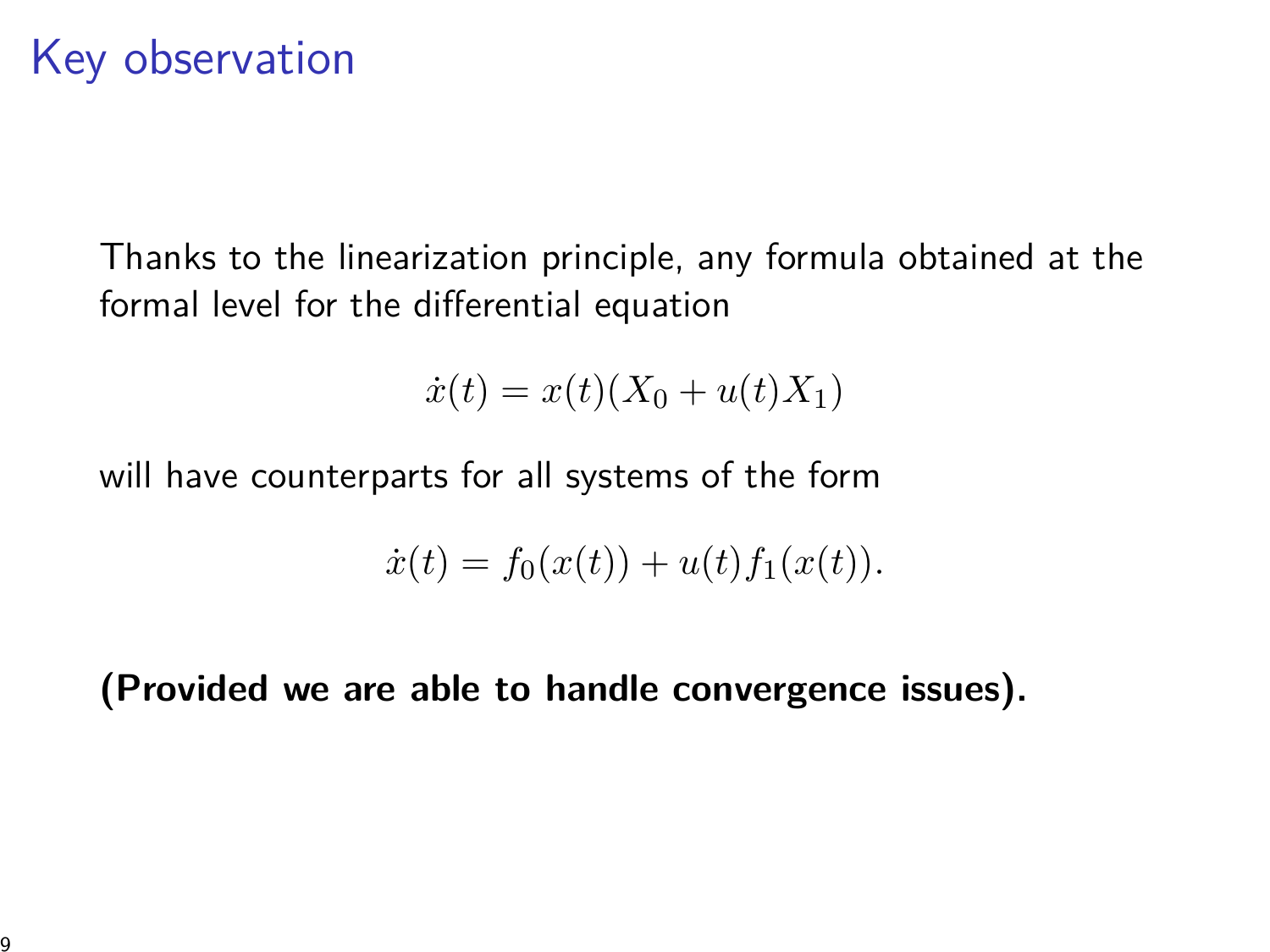## The Chen series - The Chen-Fliess expansion

#### Theorem (Chen, 1954)

$$
x(t) = \sum_{n \in \mathbb{N}} \sum_{\sigma \in \{0,1\}^n} c_{\sigma}(t, u) X_{\sigma_1} \cdots X_{\sigma_n},
$$

where

$$
c_{\sigma}(t,u):=\int_{0<\tau_1<\cdots<\tau_n
$$

#### Theorem (Sussmann, 1983)

Let  $f_0, f_1 \in C^\infty(\mathbb{R}^n; \mathbb{R}^n)$  real-analytic. Let  $u \in L^\infty(0,T)$ . For  $t > 0$  small enough, the following series converges absolutely

$$
x(t;u,0) = \sum_{n \in \mathbb{N}} \sum_{\sigma \in \{0,1\}^n} c_{\sigma}(t,u) \left( (f_{\sigma_1} \cdot \nabla) \cdots (f_{\sigma_n} \cdot \nabla) \mathrm{Id} \right)(0).
$$

#### **Used for all previous results, but some drawbacks.**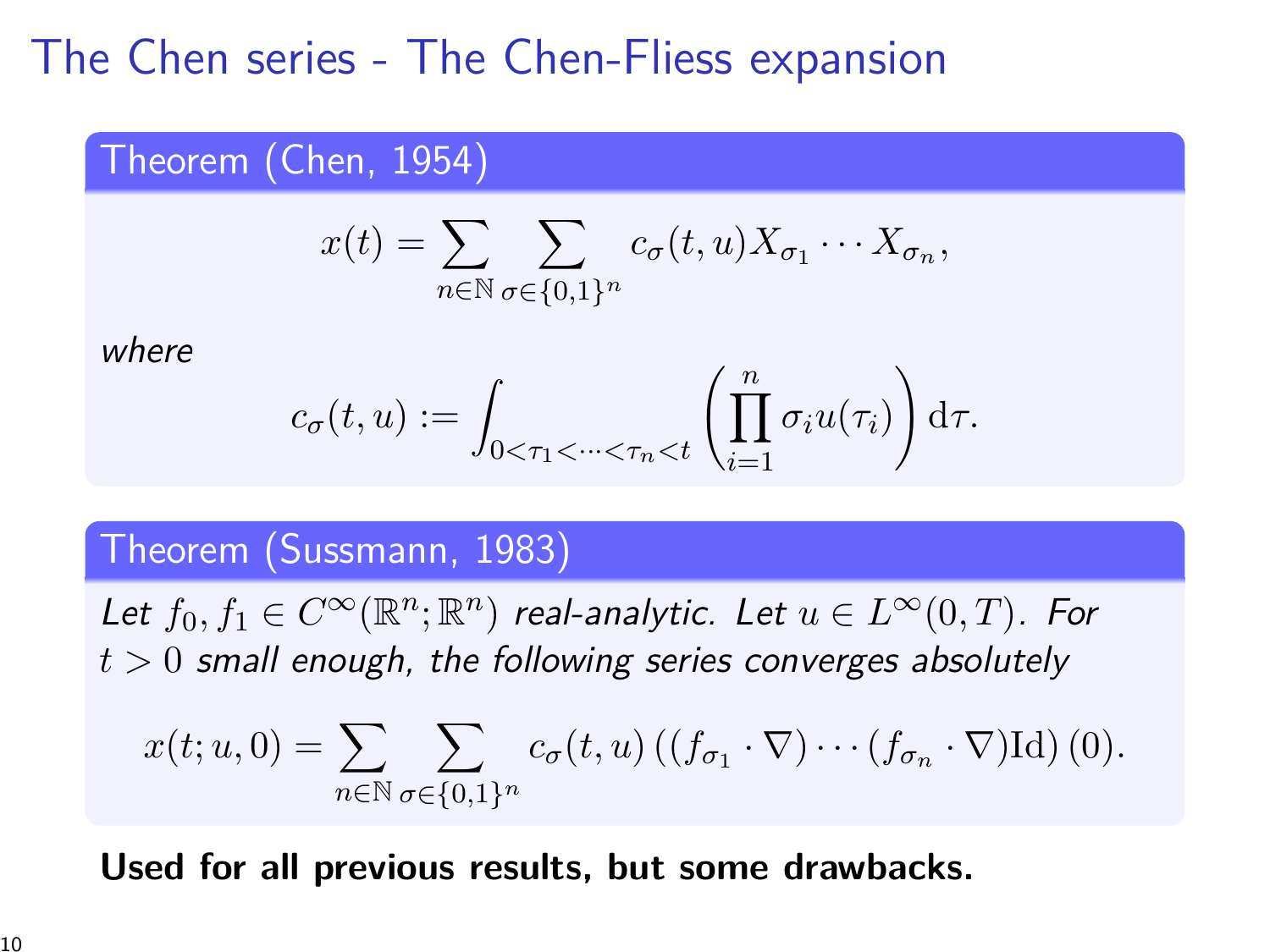## Brackets, free Lie algebras, Lie brackets of vector fields

Let  $Br(X)$  be the free magma over X. One can see  $Br(X)$  as binary trees, or parenthesized words. For example,  $X_0 \in Br(X)$ ,  $(X_0, X_1)$  ∈ Br $(X)$ ,  $((X_1, X_1), X_0)$  ∈ Br $(X)$ .

Let  $\mathcal{L}(X)$  the free Lie-algebra over X, i.e. the smallest vector subspace of  $A(X)$  containing  $X_0$ ,  $X_1$ , and stable by the Lie bracket operation  $[a, b] := ab - ba$ . For example,  $1 \notin \mathcal{L}(X)$ ,  $X_1^3 \notin \mathcal{L}(X)$  but  $2X_0X_1 - 2X_1X_0 = 2[X_0, X_1] \in \mathcal{L}(X)$ .

For analytic vector fields  $f_0, f_1, [f_0, f_1] := (Df_1)f_0 - (Df_0)f_1$ .

One can "evaluate" (although not injective)

$$
b \in \text{Br}(X) \hookrightarrow \text{E}(b) \in \mathcal{L}(X) \hookrightarrow f_b \in \mathcal{L}(\{f_0, f_1\})
$$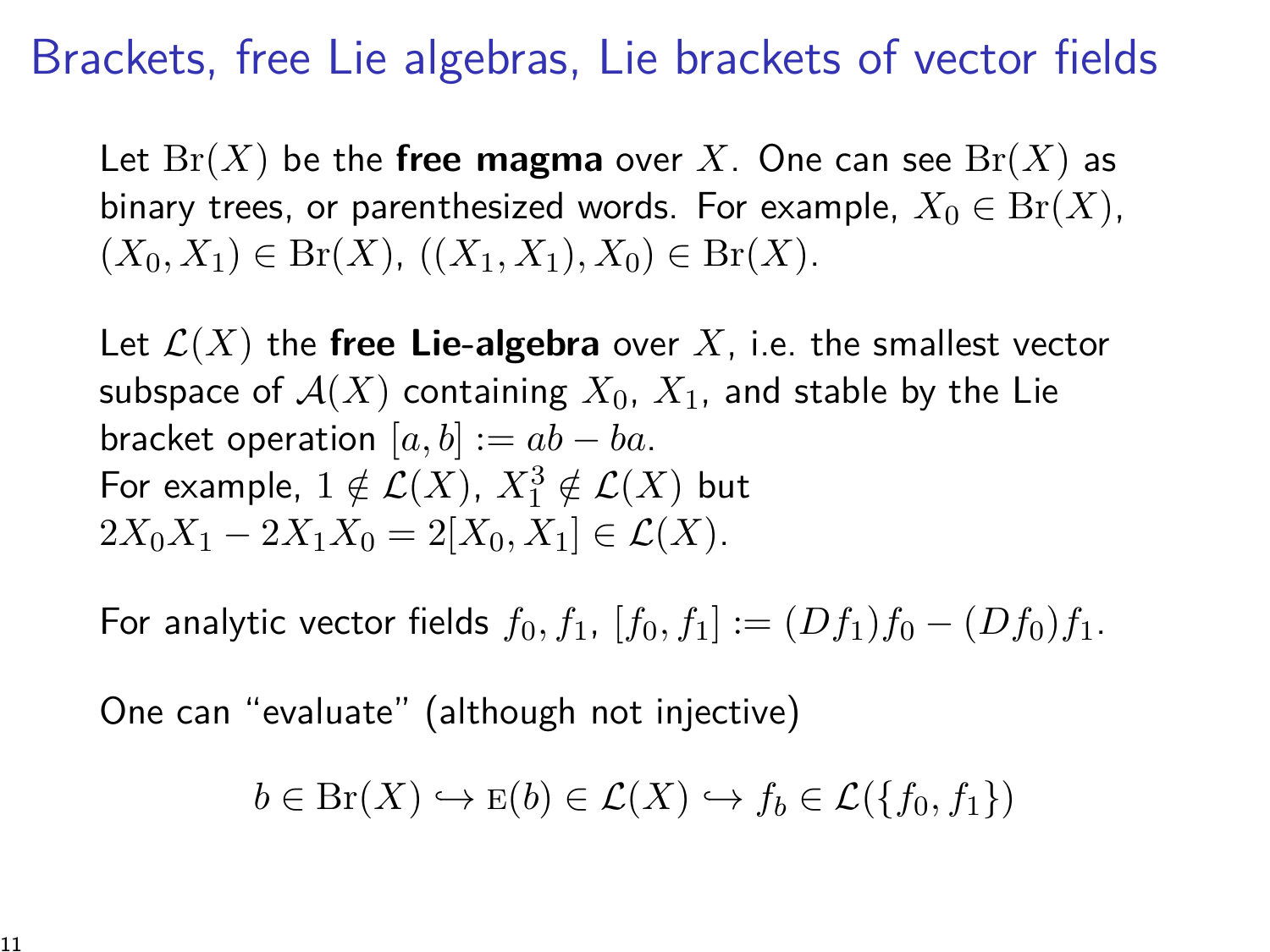### Lie brackets contain the answer

Consider  $\dot{x} = f_0(x) + u(t)f_1(x)$  with  $f_0(0) = 0$  and  $x(0) = 0$ . Consider  $\dot{y} = q_0(y) + u(t)q_1(y)$  with  $q_0(0) = 0$  and  $y(0) = 0$ .

#### Theorem (Krener, 1973)

Assume that, for every Lie bracket *b*,

 $g_b(0) = f_b(0)$ .

Then there exists a (local) diffeomorphism  $\phi$  from  $\mathbb{R}^n \to \mathbb{R}^n$  with  $\phi(0) = 0$  such that, for all  $u \in L^{\infty}$  and *t* small enough,

 $y(t; u, 0) = \phi(x(t; u, 0)).$ 

**Hence STLC can only depend on**  ${f_b(0)}$ .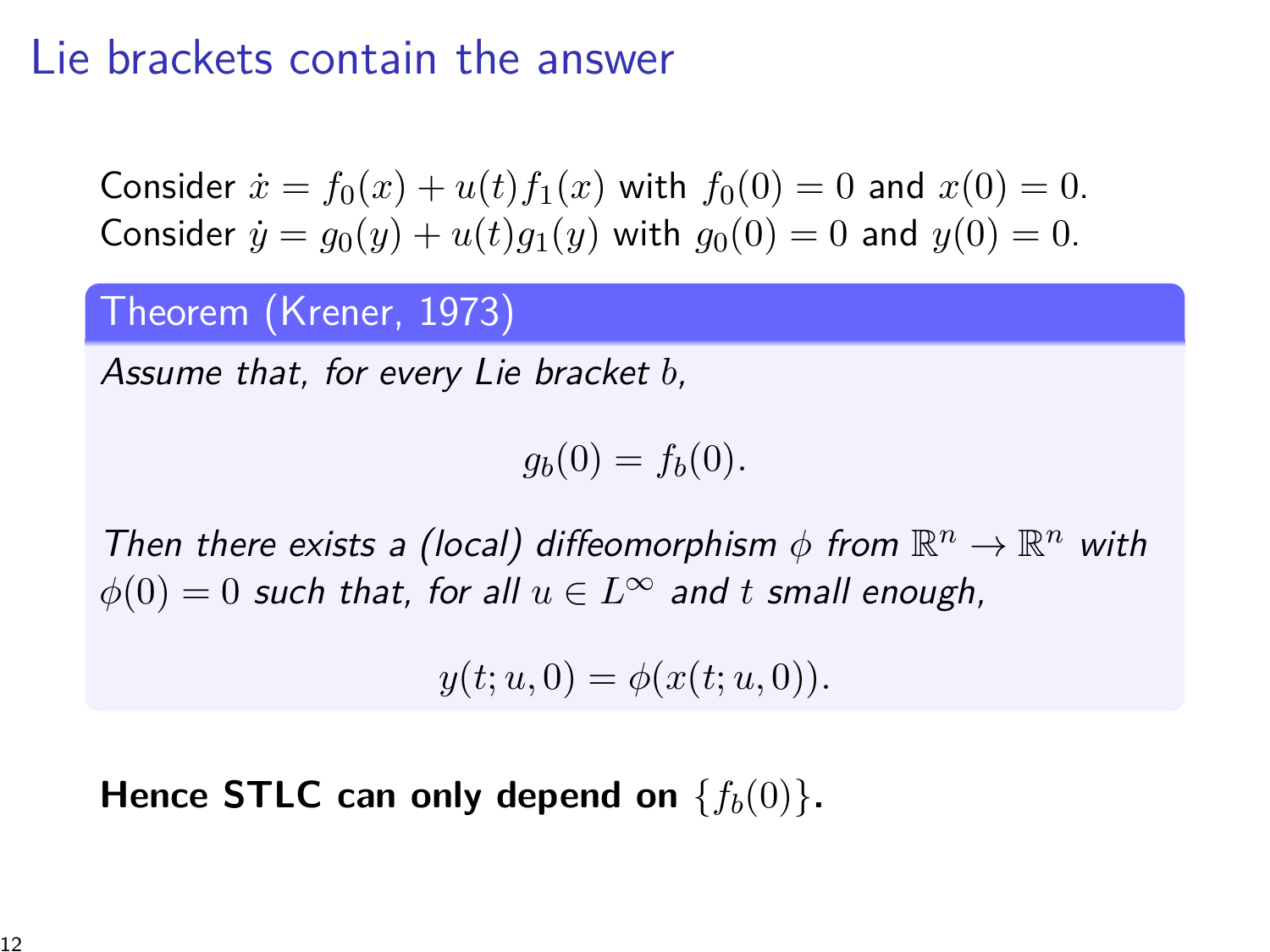## Some formal expansions of *x*(*t*)

The Chen-Fliess expansion, which is not within Lie brackets

$$
x(t) = \sum_{n \in \mathbb{N}} \sum_{\sigma \in \{0,1\}^n} c_{\sigma}(t, u) X_{\sigma_1} \cdots X_{\sigma_n}.
$$

Given  $\mathcal B$  a (Hall) basis of  $\mathcal L(X)$ :

$$
x(t) = \exp\left(\sum_{b \in \mathcal{B}} \zeta_b(t, u)b\right)
$$
 Magnus  

$$
x(t) = \prod_{b \in \mathcal{B}} \exp\left(\xi_b(t, u)b\right)
$$
 Sussmann  

$$
x(t) = \exp(tX_0) \exp\left(\sum_{b \in \mathcal{B} \backslash \{X_0\}} \eta_b(t, u)b\right)
$$
 Our mixed one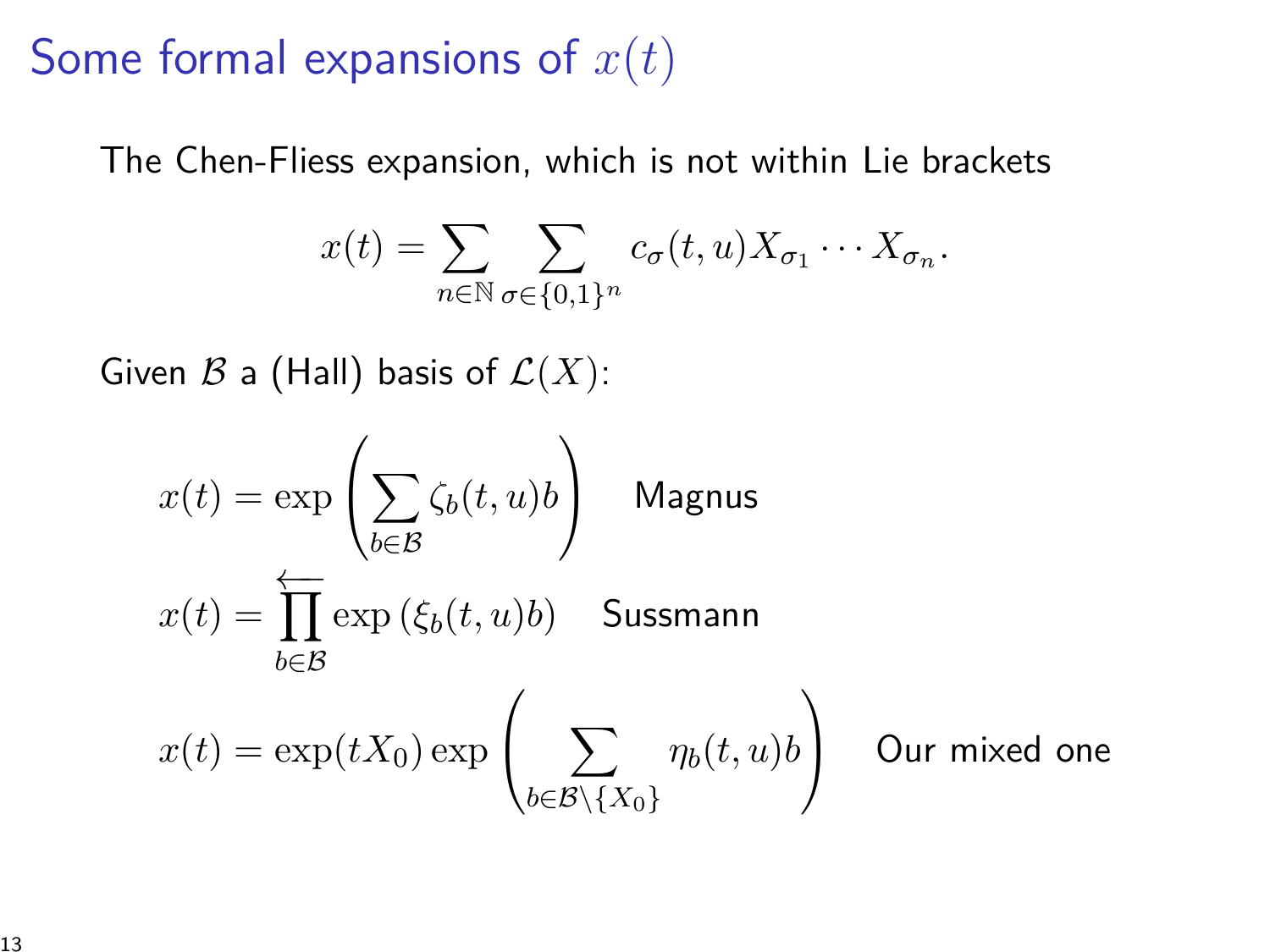## Short wrap-up on these expansions for vector fields

| Expansion         | Chen | Magnus     | Mixed-Magnus | Sussmann   |
|-------------------|------|------------|--------------|------------|
| Intrinsic         | No   | Yes        | Yes          | Yes        |
| Nice coefs.       | Yes  | No         | No           | Yes        |
| Yields $x(t)$     | Yes  | Yes        | Yes          | Indirectly |
| $u^M$<br>estimate | Yes  | $No$ (new) | Yes (new)    | Yes (new)  |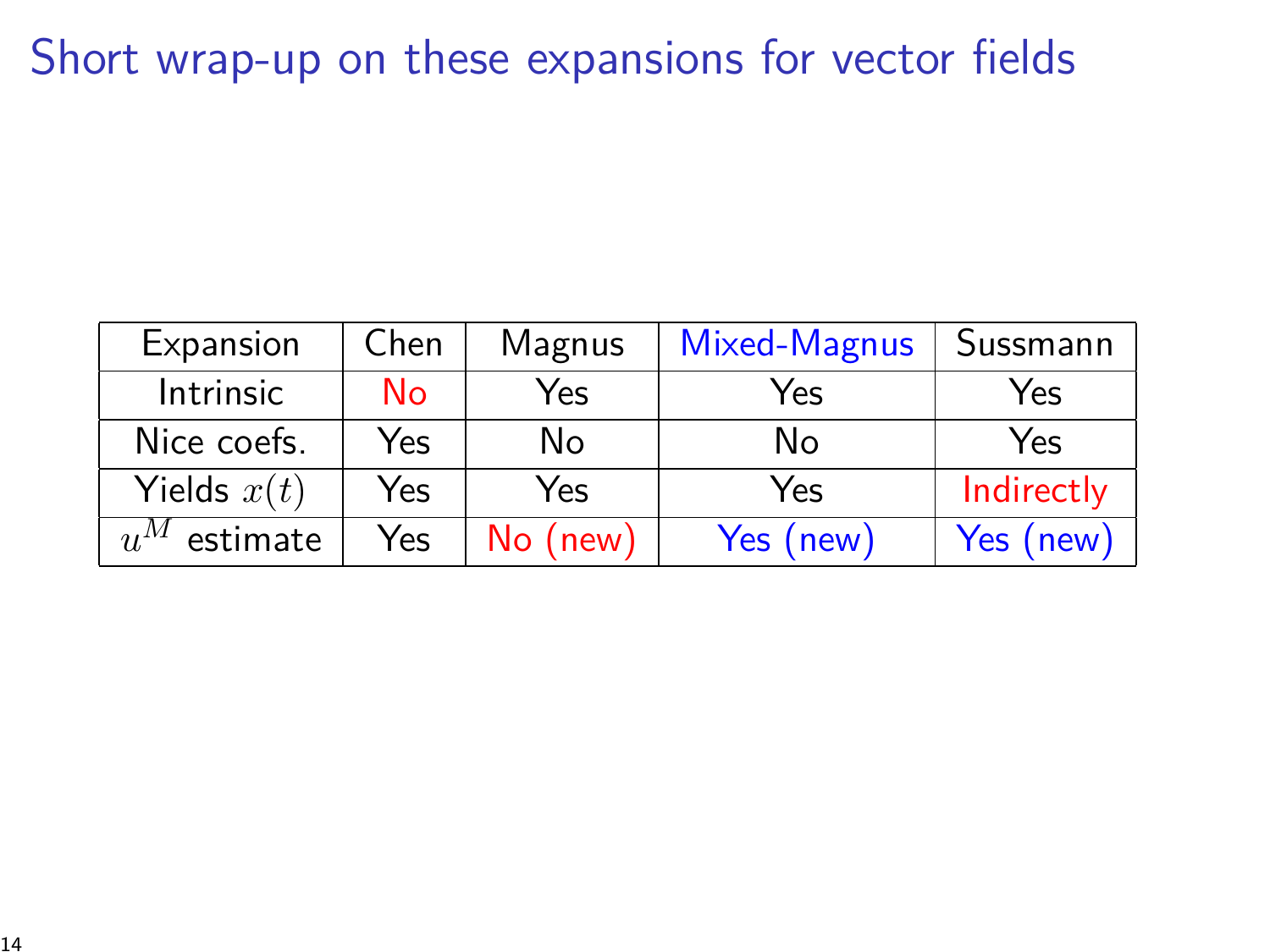### Our choice

Our choice, for SLTC results with  $f_0(0) = 0$ ,

$$
x(t; u, 0) = e^{\mathcal{Z}_M(t, f, u)} e^{tf_0}(0) + \mathcal{O}(\|u\|_{W^{-1,\infty}}^{M+1})
$$
  
=  $\mathcal{Z}_M(t, f, u)(0) + o(|x(t; u, 0)|) + \mathcal{O}(\|u\|_{W^{-1,\infty}}^{M+1})$ 

where

$$
\mathcal{Z}_M(t, f, u)(0) = \sum_{\substack{b \in \mathcal{B} \\ 1 \le n_1(b) \le M}} \eta_b(t, u) f_b(0)
$$

where the **infinite** sum converges absolutely within Hall bases, thanks to estimates on the growth of their structure constants.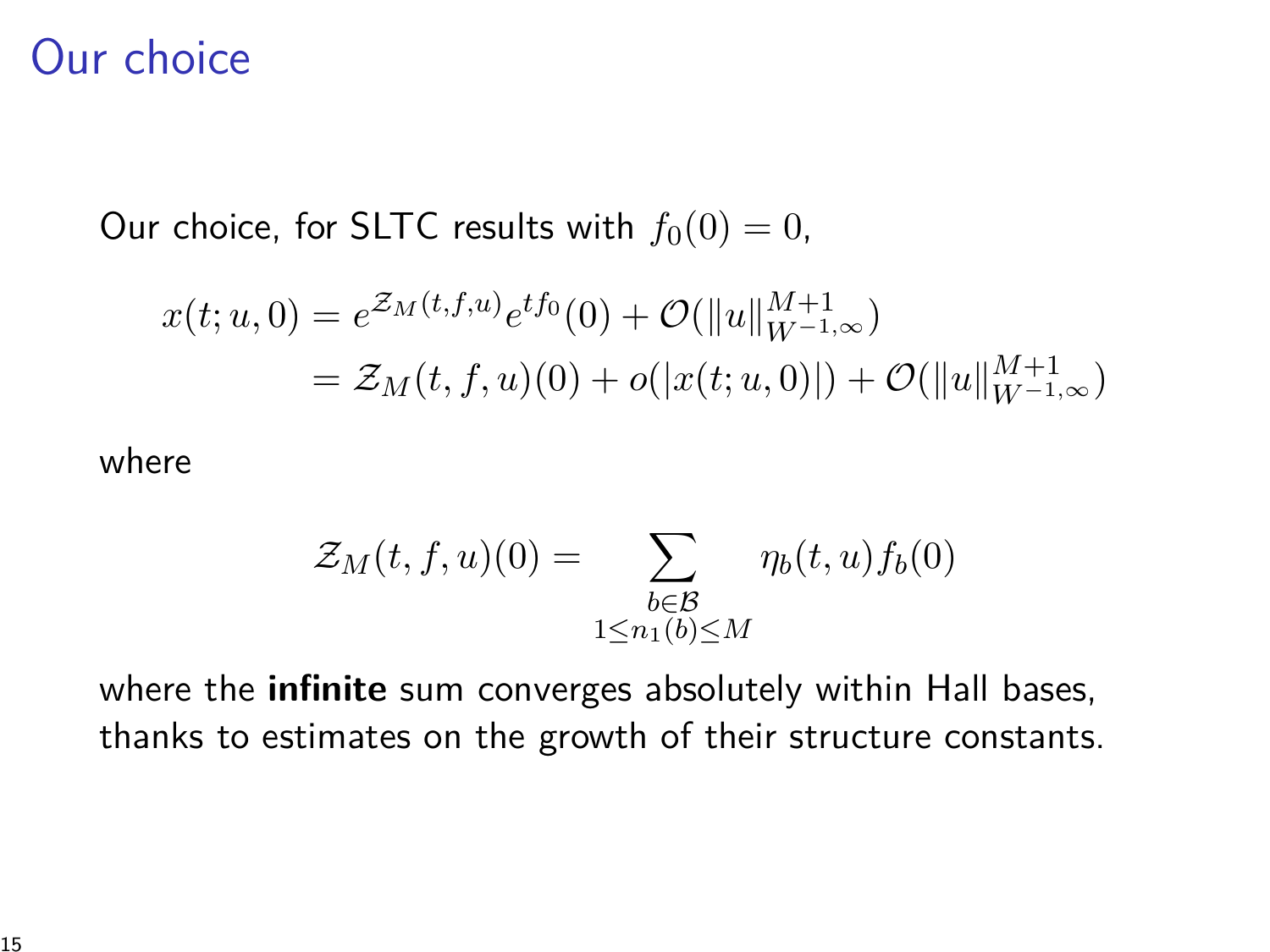# Bases of  $\mathcal{L}(X)$

There is a canonical basis of  $A(X)$ , made of all monomials, e.g. 1,  $X_0, X_1^9, X_0^2 X_1^3 X_0$ . A basis of  $\mathcal{A}_n(X)$  is thus  $X_{\sigma_1} \cdots X_{\sigma_n}$  with  $\sigma \in \{0,1\}^n$ . Hence  $\dim \mathcal{A}_n(X) = 2^n$ .

There is no canonical basis of  $\mathcal{L}(X)$ .

By Witt's formula

$$
\dim \mathcal{L}_n(X) = \frac{1}{n} \sum_{d|n} \mu(d) 2^{\frac{n}{d}}
$$

where  $\mu$  is the Möbius function:  $\mu(d) = 0$  if *d* has a squared prime factor, else  $\mu(d) = (-1)^p$  when *d* has *p* prime factors.

Ex: dim 
$$
\mathcal{L}_1 = 2
$$
, dim  $\mathcal{L}_2 = 1$ , dim  $\mathcal{L}_3 = 2$ , dim  $\mathcal{L}_4 = 3$ ,  
dim  $\mathcal{L}_5 = 6$ , ... (vs 2, 4, 8, 16, 32 ...)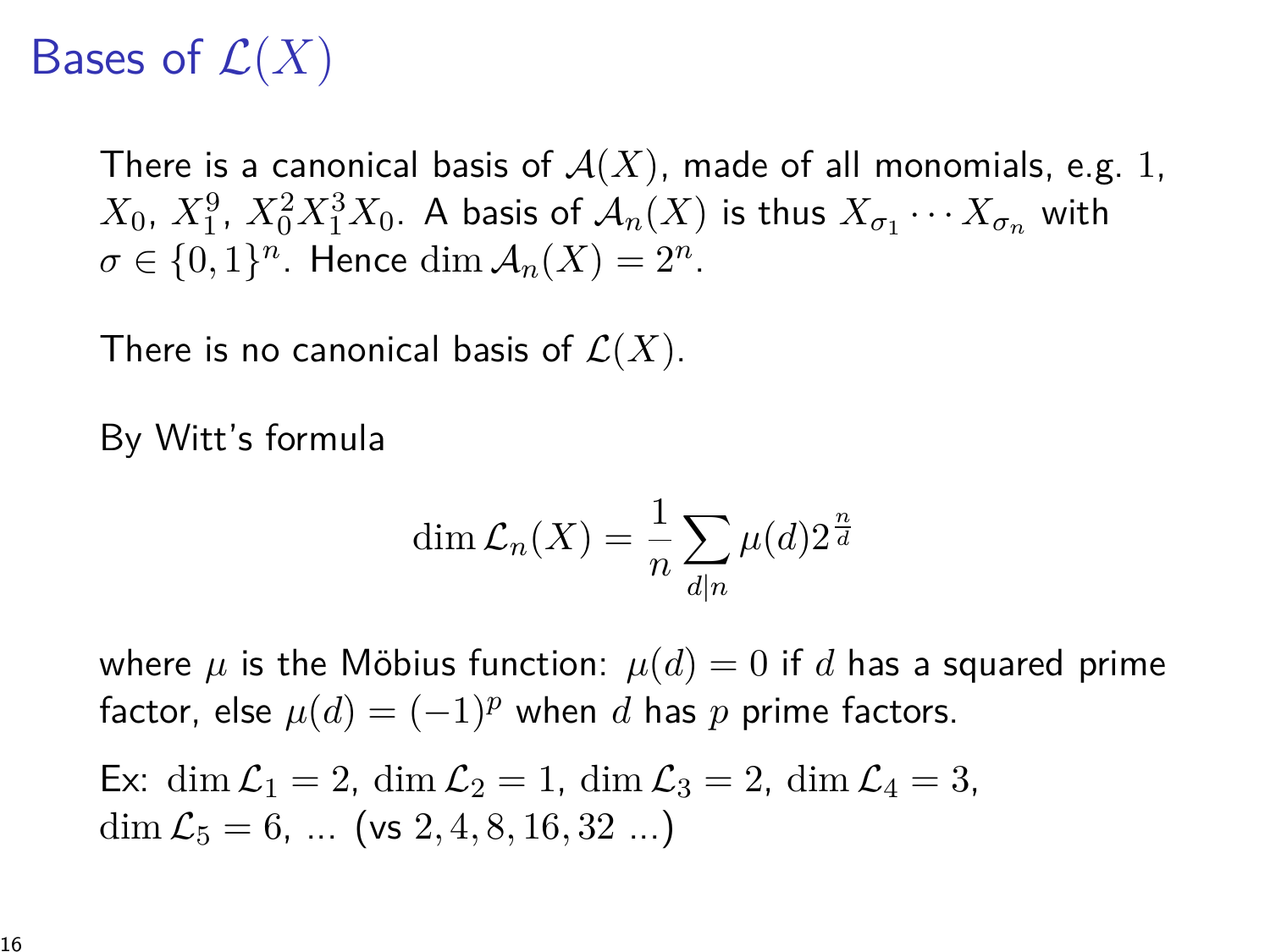# Hall basis of  $\mathcal{L}(X)$

A **Hall set** over X is a totally ordered subset  $\mathcal{B} \subset \text{Br}(X)$  st.

\n- \n
$$
X_0, X_1 \subset \mathcal{B}
$$
\n
\n- \n for all  $b_1, b_2 \in \text{Br}(X)$ ,  $(b_1, b_2) \in \mathcal{B}$  iff\n
\n- \n $b_1, b_2 \in \mathcal{B}$ ,\n
\n- \n $b_1 < b_2$ ,\n
\n- \n $b_2 \in X$  or  $b_2 = (b'_2, b''_2)$  where  $b'_2 \leq b_1$ \n
\n- \n For all  $b_1, b_2 \in \mathcal{B}$ , if  $(b_1, b_2) \in \mathcal{B}$ , then  $b_1 < (b_1, b_2)$ .\n
\n

#### Theorem (Viennot, 1978)

The evaluation of a Hall set is a basis of  $\mathcal{L}(X)$ .

Notations:  $n_0$ ,  $n_1$ ,  $\cdot$   $\vert \cdot \vert$ ,  $\lambda$ ,  $\mu$ .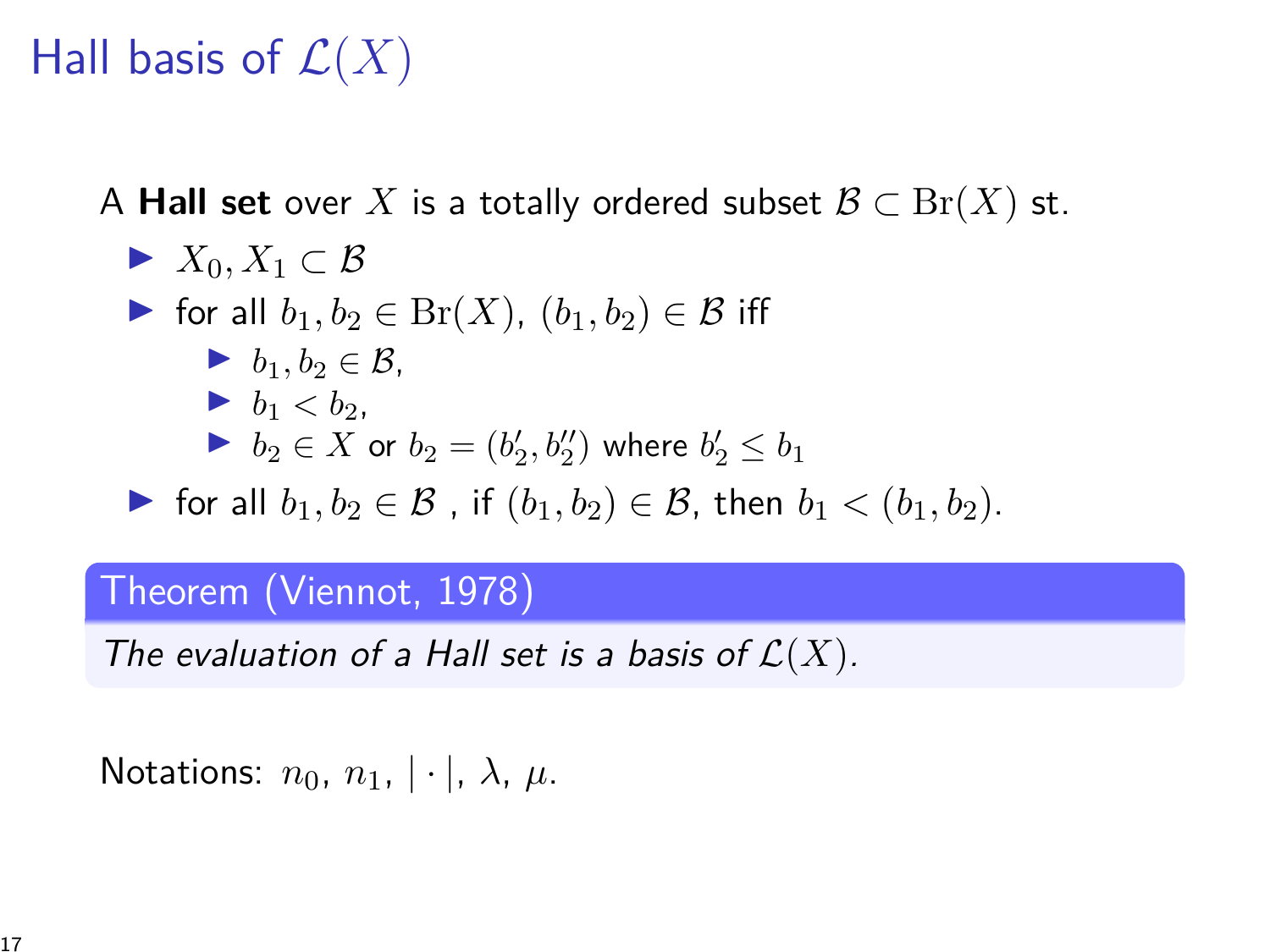## Examples of classical Hall sets

 $\blacktriangleright$  Historical length-compatible ones

 $a < b \Rightarrow |a| \leq |b|$ 

 $\blacktriangleright$  Chen-Fox-Lyndon basis

$$
a < b \Leftrightarrow \text{lexico}(a) < \text{lexico}(b)
$$

 $\blacktriangleright$  Spitzer-Foata

$$
a < b \Rightarrow \frac{n_1(a)}{n_0(a)} \le \frac{n_1(b)}{n_0(b)}
$$

Problem: not well suited to reflect the asymmetry between  $f_0$  and  $u(t) f_1$ , and Taylor expansions wrt.  $u$ .

#### **Hard to guess which brackets will be good or bad.**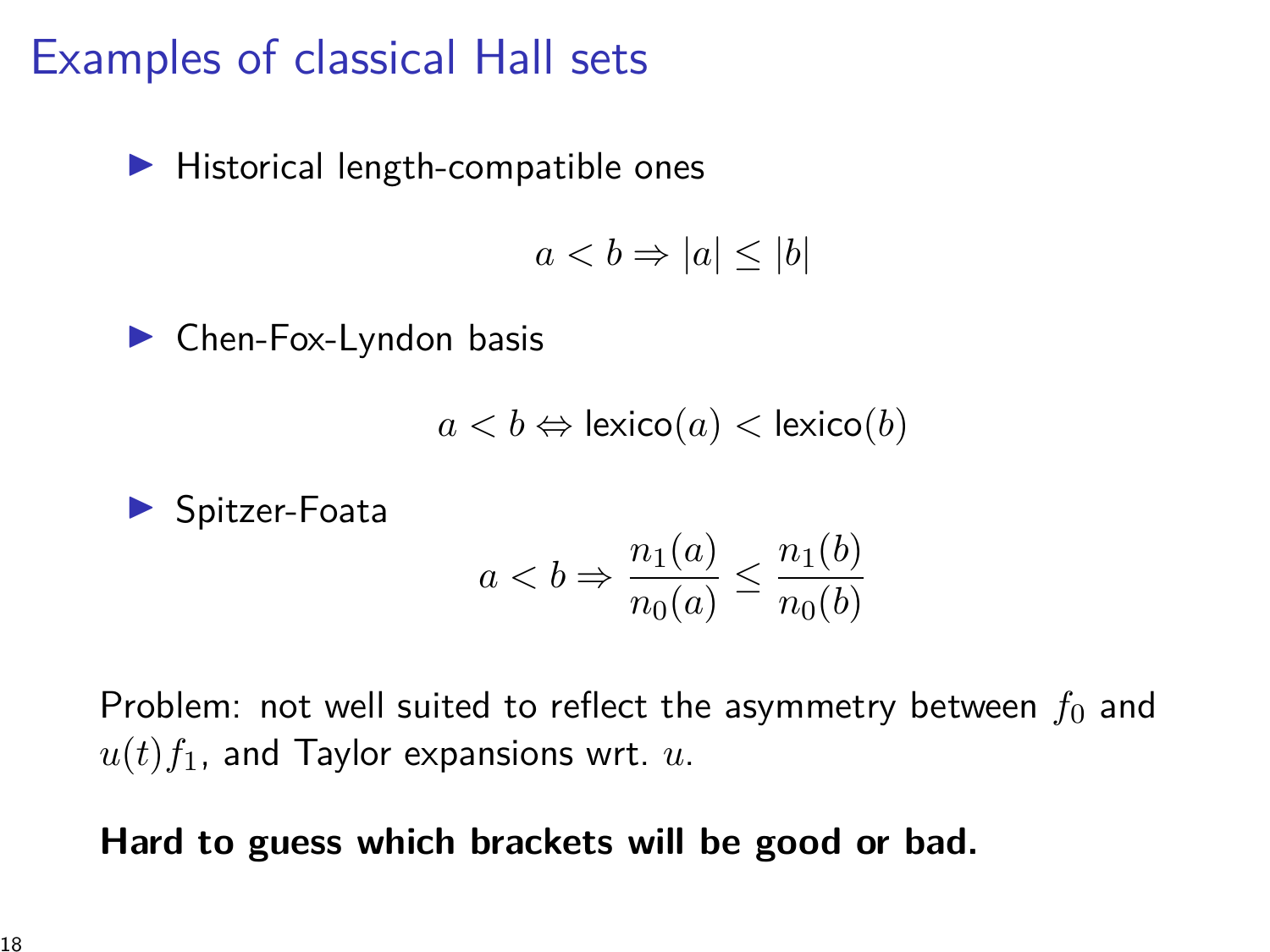## Our Hall basis

We introduce a new Hall set  $\mathcal{B}^\star$  over  $\{X_0,X_1\}$  defined by the following order

- $\blacktriangleright$   $X_1$  is minimal and  $X_0$  is maximal.
	- **►** Thus, for any  $b \in \mathcal{B}^* \setminus \{X_0\}$ , and  $\nu \in \mathbb{N}$ ,  $b0^{\nu} := (\cdots (b, X_0), \dots, X_0) \in \mathcal{B}^{\star}.$
	- ▶ When  $b = X_1$  or  $\mu(b) \neq X_0$ , we call *b* a germ.
- If  $a < b$  are germs, then  $a0^{\nu_1} < b0^{\nu_2}$  for all  $\nu_1, \nu_2 \in \mathbb{N}$ .
- If  $a, b$  are germs, then  $a < b$  if and only if

• either 
$$
n_1(a) < n_1(b)
$$
,

- $\triangleright$  or  $n_1(a) = n_1(b)$  and  $\lambda(a) < \lambda(b)$ ,
- $\triangleright$  or  $n_1(a) = n_1(b)$  and  $\lambda(a) = \lambda(b)$  and  $\mu(a) < \mu(b)$ .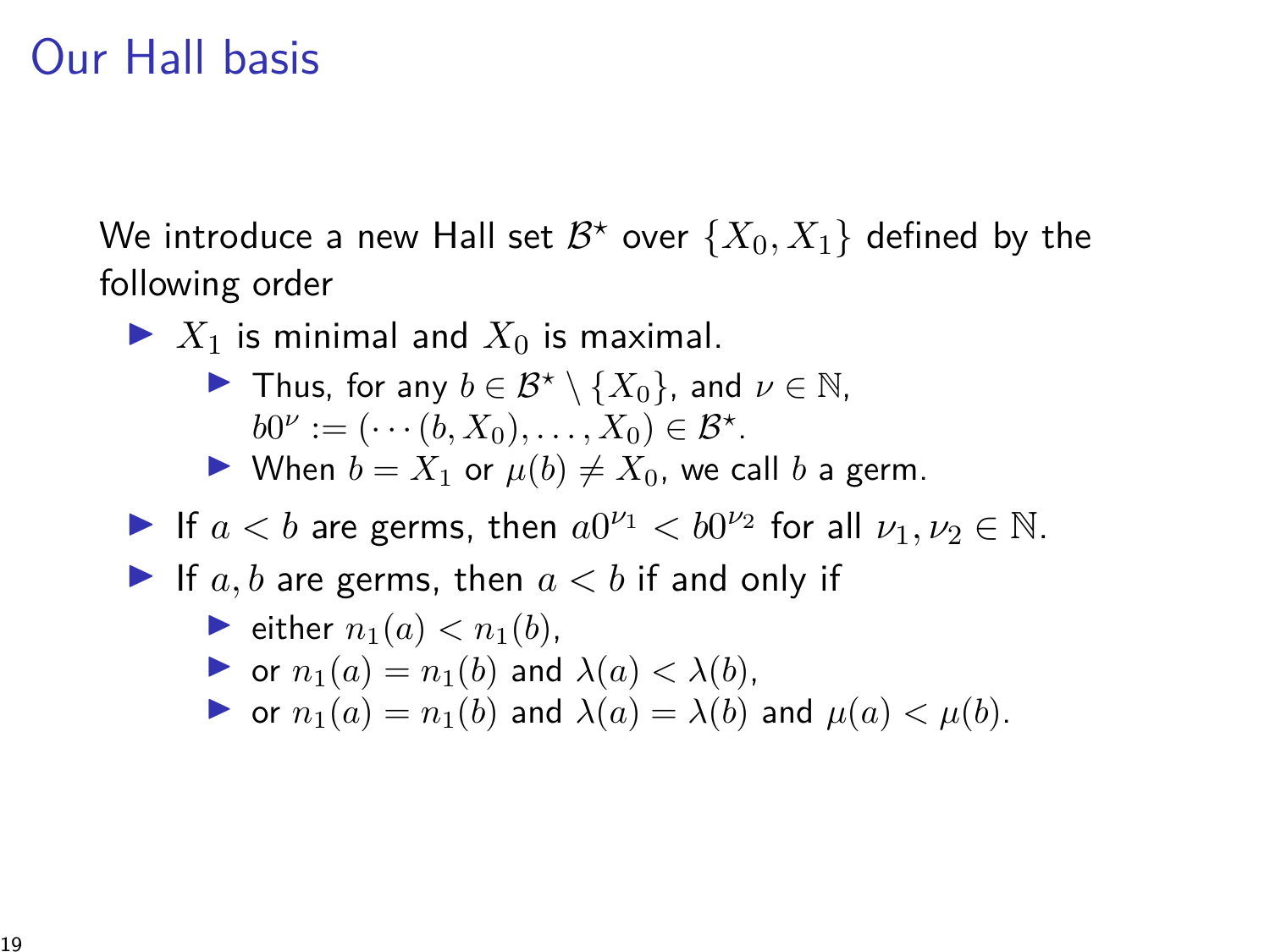## First elements of the basis

### Proposition

The elements of  $\mathcal{B}^*$  with  $1 \leq n_1(b) \leq 4$  are:

1. 
$$
M_j := X_1 0^j
$$
,  $0 \le j$ ,  
\n2.  $W_{j,\nu} := (M_{j-1}, M_j) 0^{\nu}$ ,  $1 \le j, 0 \le \nu$ ,  
\n3.  $P_{j,k,\nu} := (M_{k-1}, W_{j,0}) 0^{\nu}$ ,  $1 \le j \le k, 0 \le \nu$ ,  
\n4.  $\blacktriangleright Q_{j,k,l,\nu} := (M_{l-1}, P_{j,k,0}) 0^{\nu}$ ,  $j \le k \le l, 0 \le \nu$ ,  
\n $\blacktriangleright Q_{j,\mu,k,\nu}^{\sharp} := (W_{j,\mu}, W_{k,0}) 0^{\nu}$ ,  $j < k, 0 \le \nu$ ,  
\n $\blacktriangleright Q_{j,\mu,\nu}^{\sharp} := (W_{j,\mu}, W_{j,\mu+1}) 0^{\nu}$ ,  $1 \le j, 0 \le \mu, \nu$ .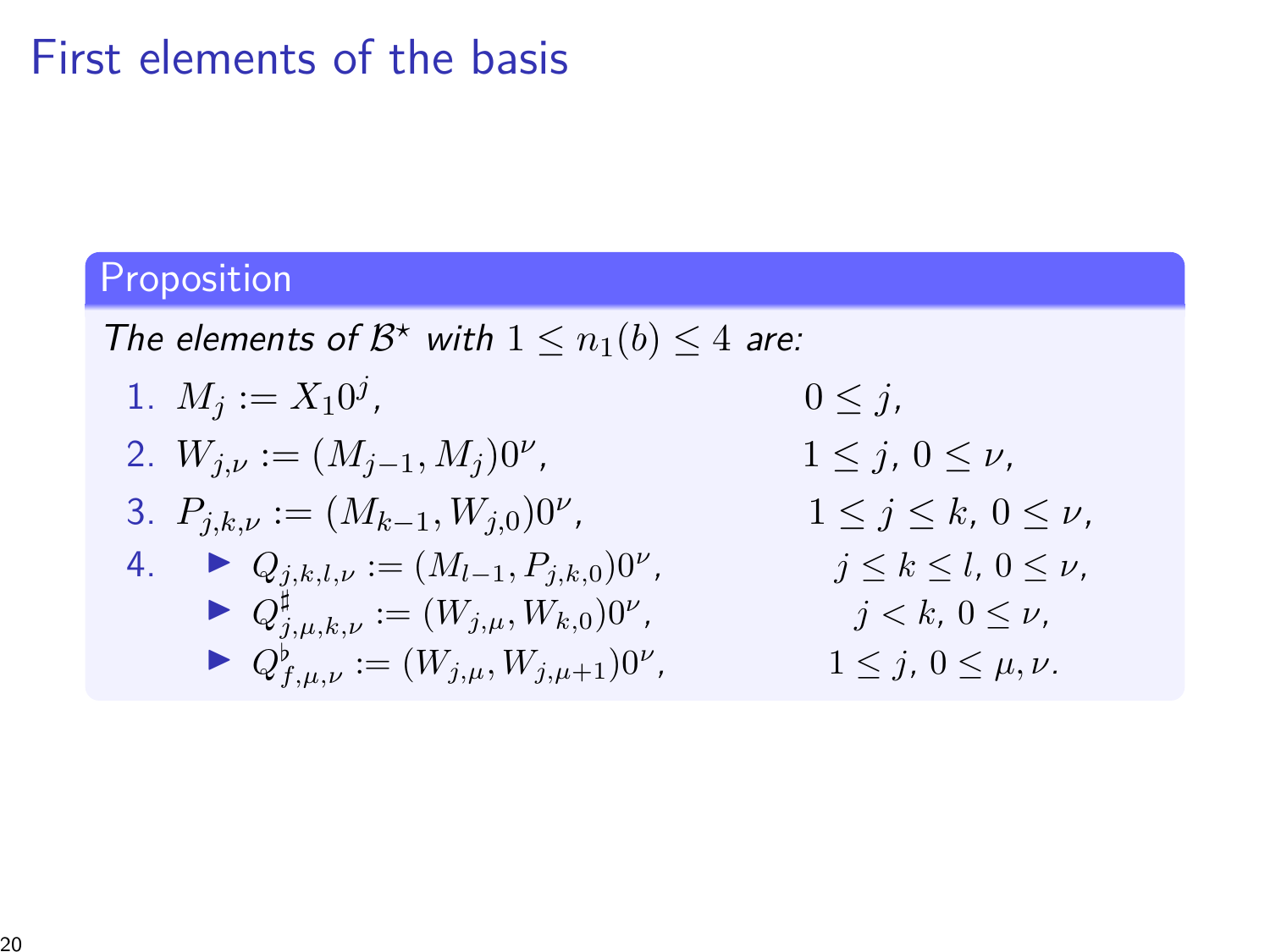### Coordinates of the second kind

Let  $\mathcal{B} \subset \text{Br}(X)$  a Hall set. For every  $b \in \mathcal{B} \setminus X$ , there exists a maximal  $k \in \mathbb{N}^*$  such that

$$
b = \mathrm{ad}^k_{b_1}(b_2)
$$

with  $b_1 < b_2 \in \mathcal{B}$ .

The magical induction formula (Sussmann) is

$$
\dot{\xi}_{\mathrm{ad}^k_{b_1}(b_2)}(t) = \frac{(\xi_{b_1}(t))^k}{k!} \dot{\xi}_{b_2}(t)
$$

 $\dot{\xi}_{X_0}(t) = 1$  and  $\dot{\xi}_{X_1}(t) = u(t)$ .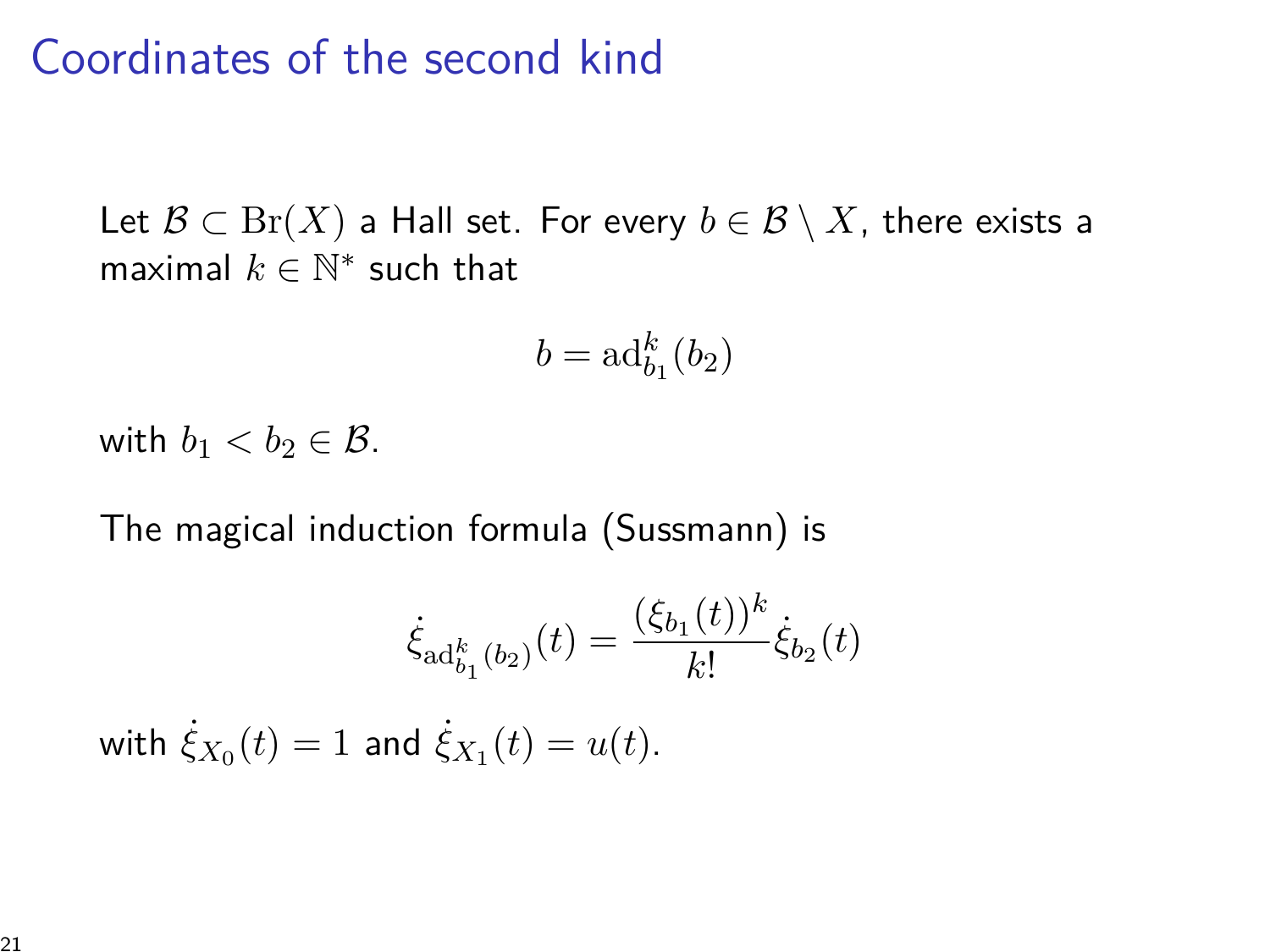# Coordinates of the second kind in  $\mathcal{B}^{\star}$

First, for all  $b \in \mathcal{B}^{\star}$ 

$$
\dot{\xi}_{(b,X_0)} = \xi_b
$$
 thus  $\xi_{b0^{\nu}}(t,u) = \int_0^t \frac{(t-s)^{\nu-1}}{(\nu-1)!} \xi_b(s,u) \, ds.$ 

### **Proposition**

1. 
$$
\xi_{M_j} = u_{j+1}(t)
$$
, the  $(j + 1)^{th}$  primitive of u,  
\n2.  $\xi_{W_{j,\nu}} = \int_0^t \frac{(t-s)^{\nu}}{\nu!} u_j^2(s) ds$ ,  
\n3.  $\xi_{P_{j,k,\nu}} = \alpha_{j,k} \int_0^t \frac{(t-s)^{\nu}}{\nu!} u_j^2(s) u_k(s) ds$ ,  
\nwith  $\alpha_{j,k} = 1/2$  when  $j < k$  else  $1/6$ .  
\n4.  $\blacktriangleright \xi_{Q_{j,k,l,\nu}} \propto \int_0^t \frac{(t-s)^{\nu}}{\nu!} u_j(s)^2 u_k(s) u_l(s) ds$   
\n $\blacktriangleright \xi_{Q_{j,\mu,\nu}^b} \propto \int_0^t \frac{(t-s)^{\nu}}{\nu!} \left( \int_0^s \frac{(s-s')^{\mu}}{\mu!} u_j^2(s') ds' \right)^2 ds$   
\n $\blacktriangleright \xi_{Q_{j,\mu,k,\nu}^{\sharp}} \propto \int_0^t \frac{(t-s)^{\nu}}{\nu!} u_k^2(s) \int_0^s \frac{(s-s')^{\mu}}{\mu!} u_j^2(s') ds' ds$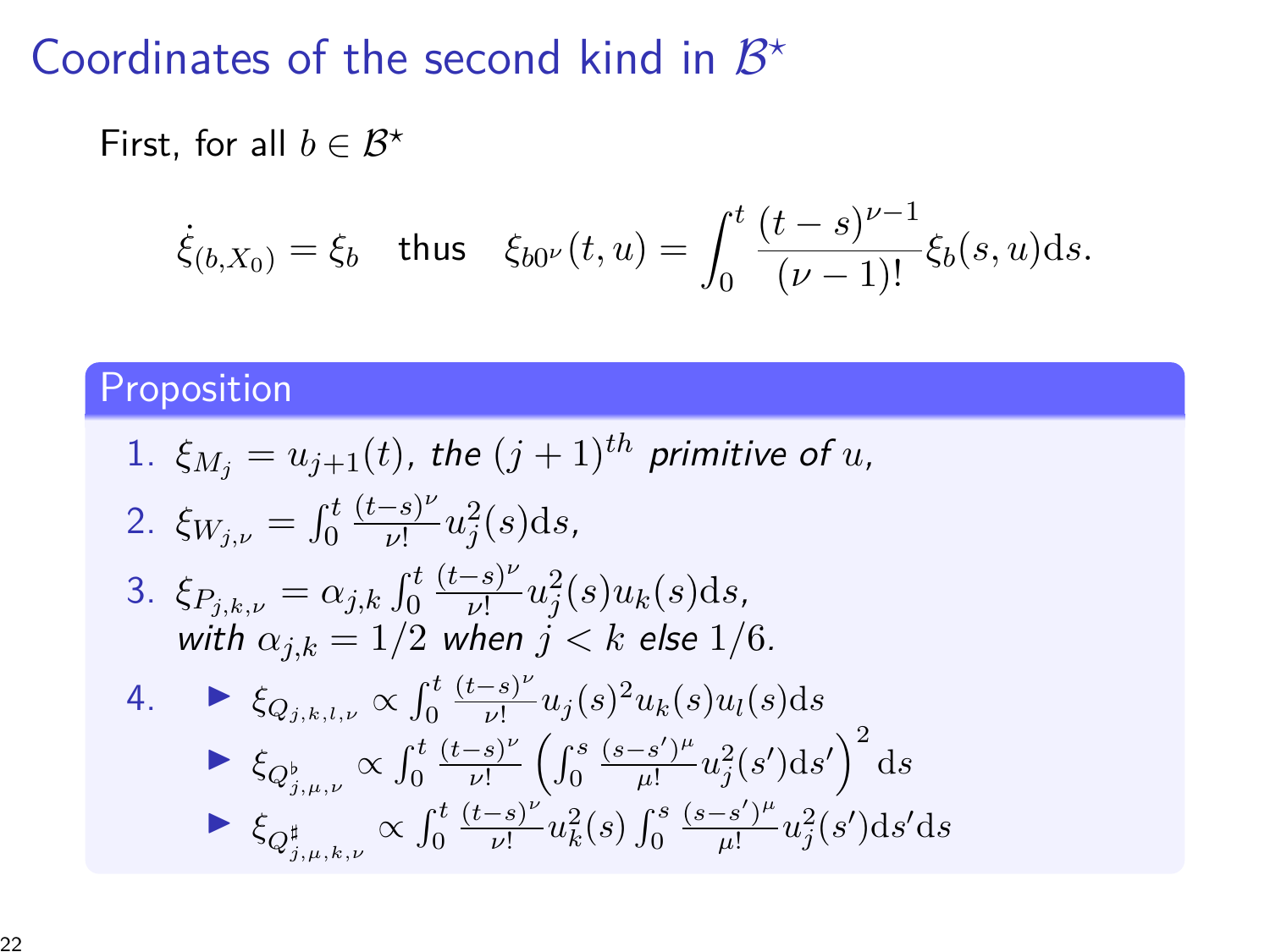# Definitions of STLC

Let  $m > -1$ .

### Definition (*W<sup>m,∞</sup>* STLC (KB-FM, JDE 2018))

We say that the system  $\dot{x} = f_0(x) + uf_1(x)$  is  $W^{m,\infty}$  STLC, when: for every  $T, \eta > 0$ , there exists  $\delta > 0$  such that, for every  $x^* \in \mathbb{R}^n$ with  $|x^*| \leq \delta$ , there exists  $u \in L^1(0,T)$  such that  $x(T;u,0) = x^*$ and  $||u||_{W^{m,\infty}} \leq \eta$ .

- I Usual definition (Coron / Kawski) is *m* = 0, i.e. *L*∞-STLC.
- ▶ When  $m > 0$ ,  $W^{m,\infty}$  STLC is a stronger notion (e.g. when  $m = 1$ , one asks that  $\|\dot{u}\|_{\infty} \ll 1$ ).
- $\triangleright$  When  $m = -1$ , weaker notion, equivalent to asking that the state remains small (but  $||u||_{L^1}$  can be large).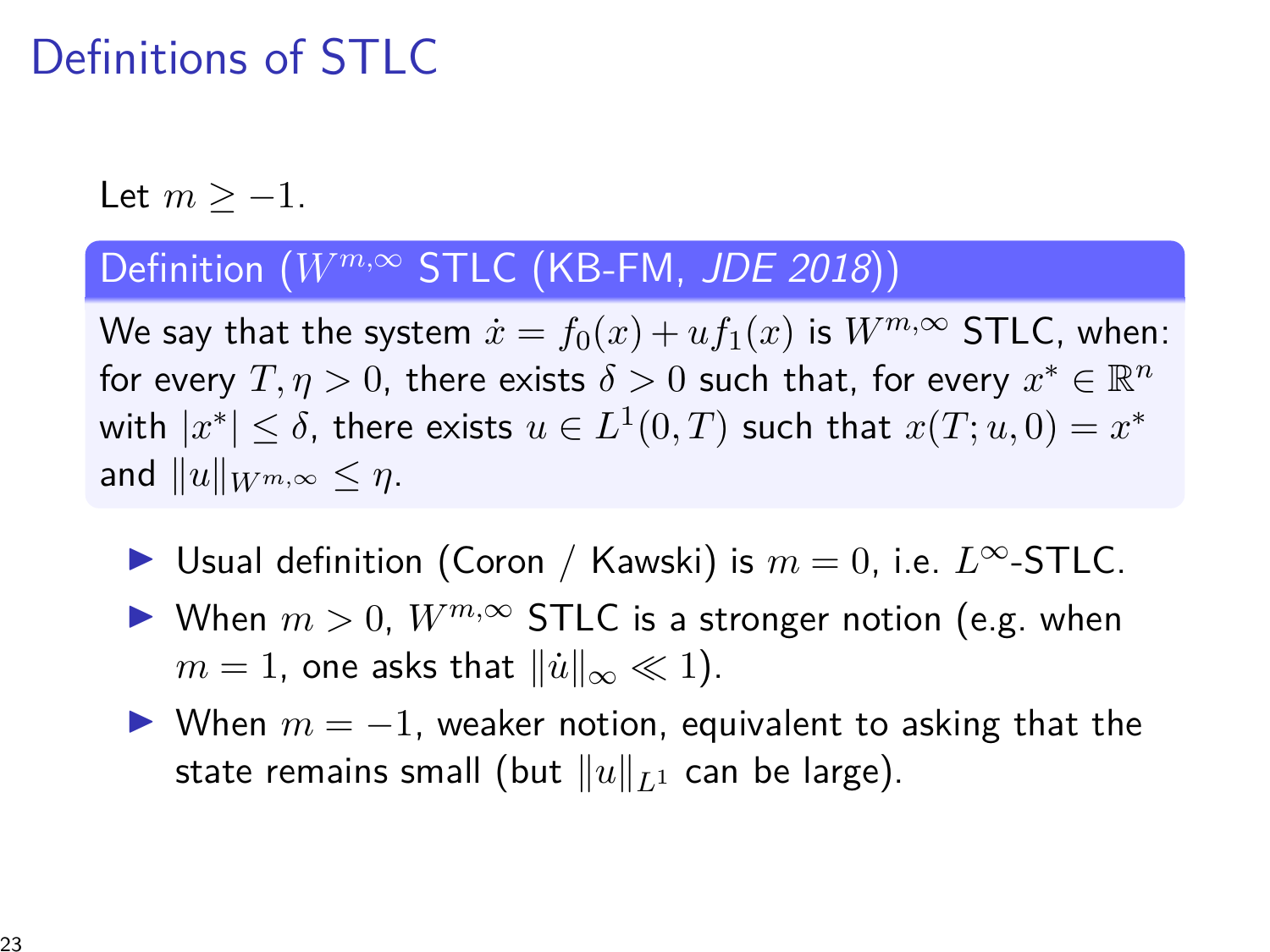## Result  $#1$ : Strongest at each order

Let

$$
S_{[\![1,k]\!]}(X) := \text{span}\{b \in \text{Br}(X); n_1(b) \in [\![1,k]\!]\}.
$$

#### Theorem (Sussmann-Stefani)

Assume that  $\dot{x} = f_0(x) + uf_1(x)$  is  $W^{-1,\infty}$ -STLC. Then, for all  $k \in \mathbb{N}^*$ ,

 $\mathrm{ad}_{f_1}^{2k}(f_0)(0) \in S_{[\![1,2k-1]\!]}(f)(0).$ 

Historical proofs of Sussmann (*k* = 1) and Stefani (*k >* 1) denied bounded *L*<sup>∞</sup> STLC, a stronger notion.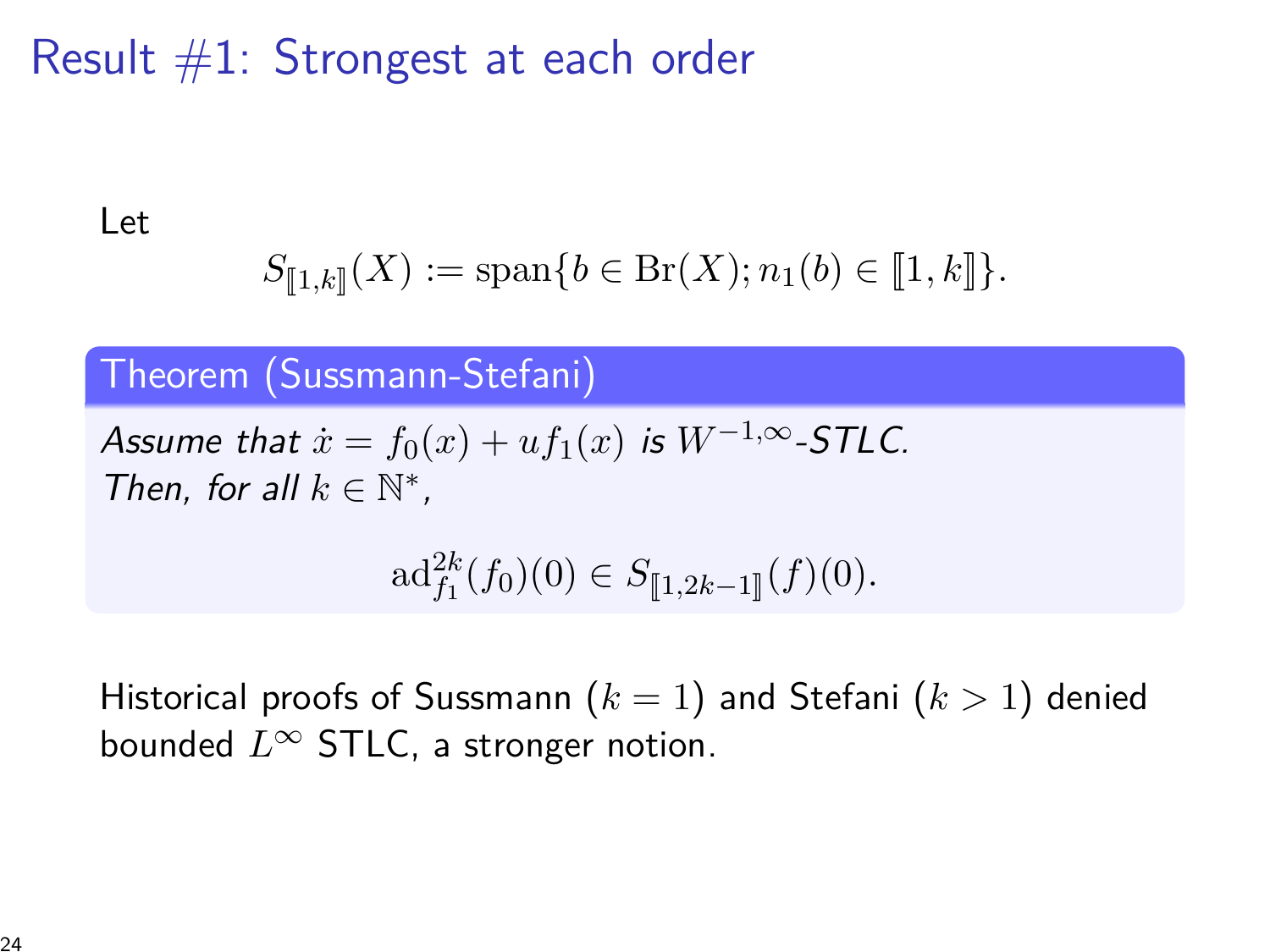Result  $#2$ : Loose quadratic obstructions

Recall 
$$
W_k = (M_{k-1}, M_k)
$$
 for  $k \ge 1$ .

#### Theorem (KB-FM 2022)

Let  $m \geq 0$ . Assume that  $\dot{x} = f_0(x) + uf_1(x)$  is  $W^{m,\infty}$ -STLC. Then, for all  $k \in \mathbb{N}^*$ ,

$$
f_{W_k}(0) \in S_{[\![1,\pi(k,m)]\!]}(2)(f)(0)
$$

where

$$
\pi(k,m) = \left\lceil \frac{2k+m-1}{m+1} \right\rceil.
$$

$$
m = 0, \pi(k, m) = 2k - 1
$$
, is Kawski's 1986 conjecture

$$
m = 2k - 3, \ \pi(k, m) = 2, \text{ is our 2018 JDE result}
$$

#### $\blacktriangleright$  intermediate cases are new

$$
\blacktriangleright k = 1 \text{ gives } \pi(k, m) = 1 \text{ for any } m
$$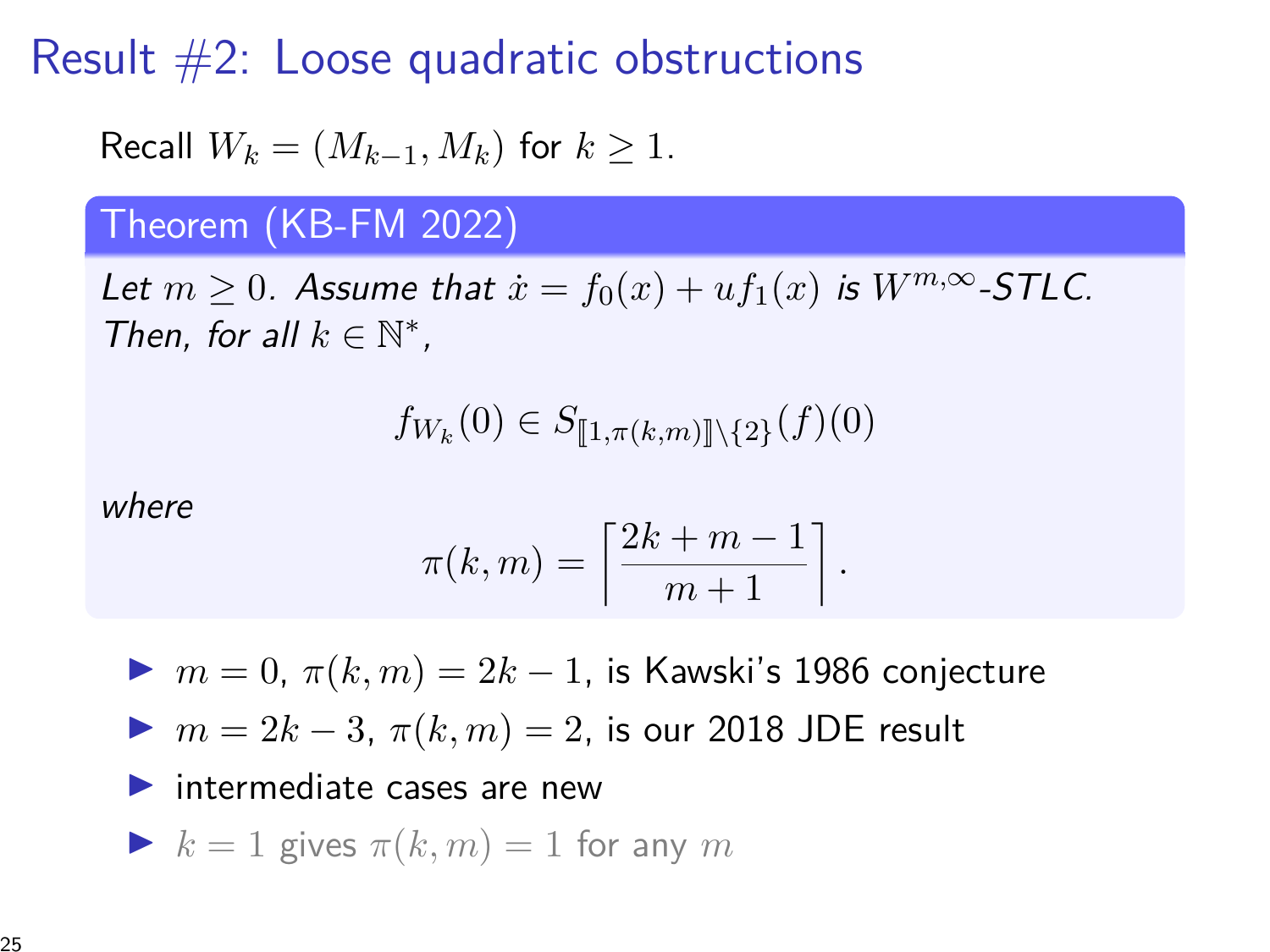Result  $#3$ : Tight  $W_2$ 

Recall 
$$
P_{1,1,\nu} = \text{ad}_{X_1}^3(X_0)0^{\nu}
$$
. Let  

$$
\mathcal{E}_2(X) := S_1(X) \cup \{P_{1,1,\nu}; \nu \ge 0\}.
$$

### Theorem (Kawski)

Assume that  $\dot{x} = f_0(x) + uf_1(x)$  is  $L^{\infty}$ -STLC. Then,

 $f_{W_2}(0) \in \mathcal{E}_2(f)(0)$ .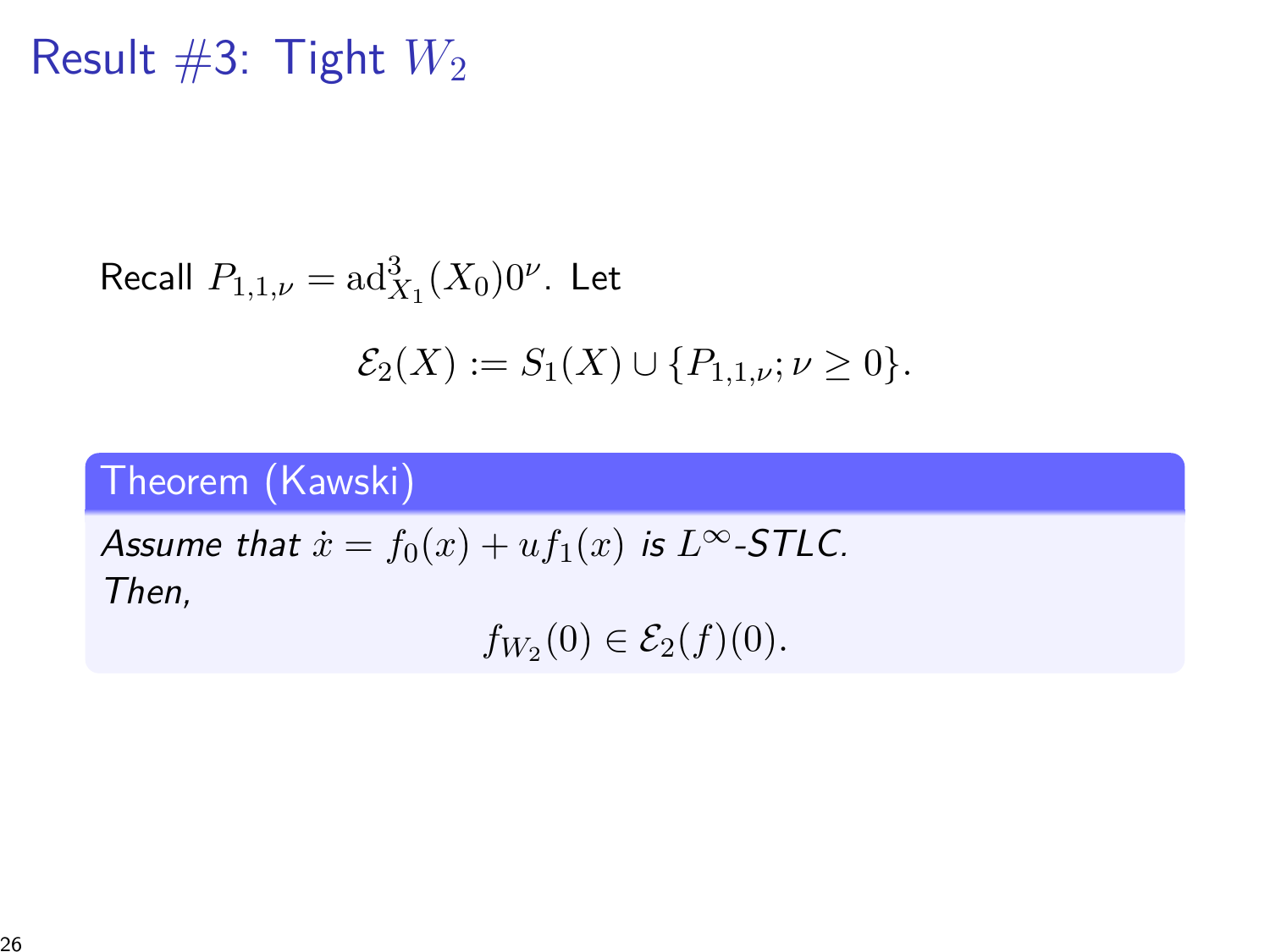Result  $#4$ : Tight  $W_3$ 

Let

$$
\mathcal{E}_3(X) := \mathcal{E}_2(X) \cup \{ P_{1,l,\nu}, Q_{1,1,1,\nu}, Q_{1,1,2,\nu}, Q_{1,\mu,\nu}^{\flat},
$$

$$
R_{1,1,1,1,\nu}, R_{1,1,1,\mu,\nu}^{\sharp} \},
$$

where the  $R$  are explicit brackets of  $\mathcal{B}^\star$  with  $n_1(R) = 5.2$ 

#### Theorem (KB-FM 2022)

Assume that  $\dot{x} = f_0(x) + uf_1(x)$  is  $L^\infty$ -STLC. Then,

 $f_{W_3}(0) \in \mathcal{E}_3(f)(0)$ .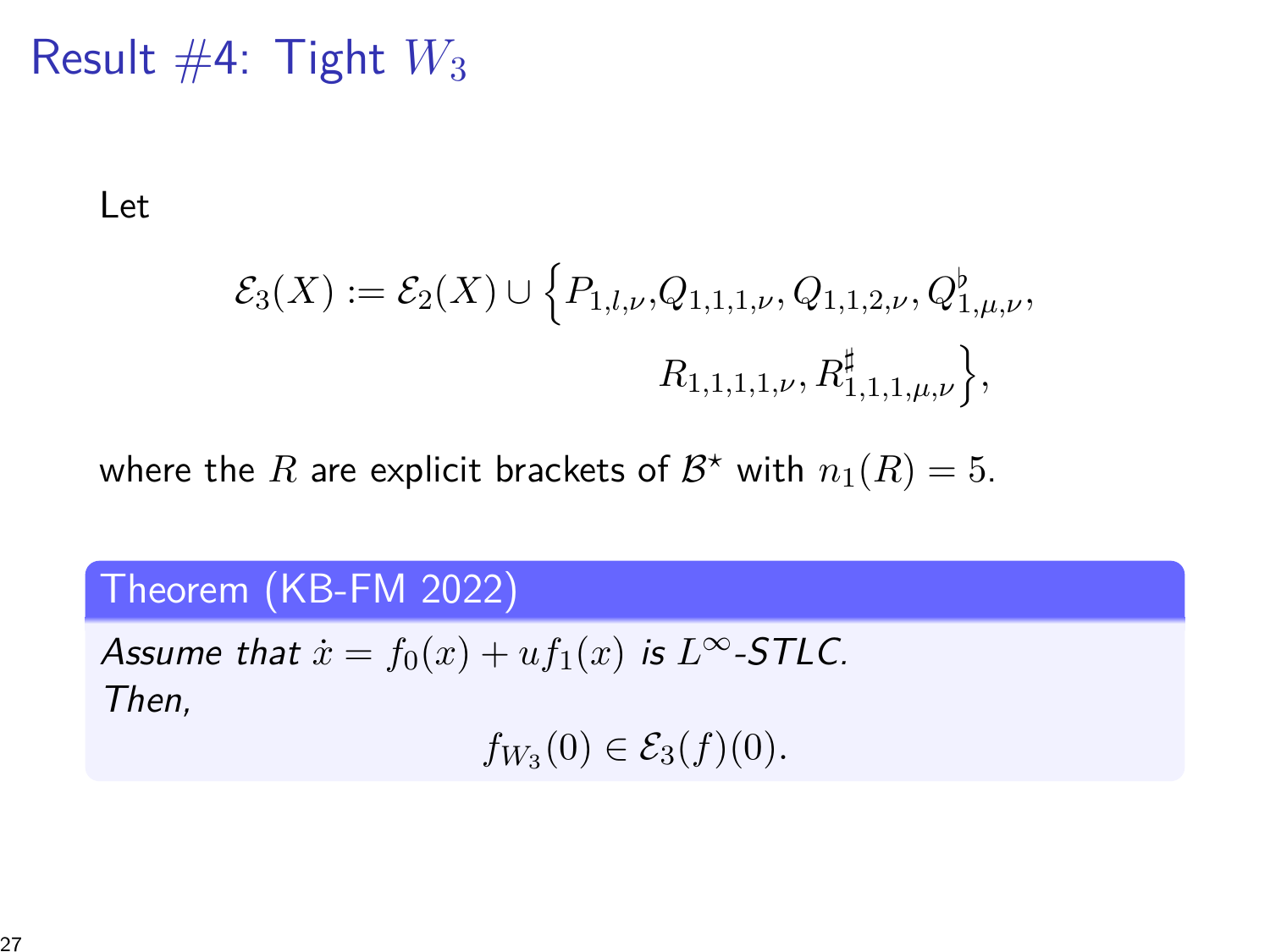### Result #5: A sixth-order example

Recall 
$$
P_{1,1,0} = \text{ad}_{X_1}^3(X_0) \in \mathcal{B}^*
$$
. Let  $\mathfrak{b} := \text{ad}_{P_{1,1,0}}^2(X_0) \in \mathcal{B}^*$ . Then  

$$
\xi_{\mathfrak{b}}(t, u) = \frac{1}{2} \int_0^t \left( \int_0^s \frac{u_1^3}{3!} \right)^2 ds.
$$

### Theorem (KB-FM 2022)

Assume that  $\dot{x} = f_0(x) + uf_1(x)$  is  $L^\infty$ -STLC. Then,

$$
f_{\mathfrak{b}}(0) \in \text{span}\{b \in \mathcal{B}^{\star}; n_1(b) \leq 7; b \neq \mathfrak{b}\}(f)(0).
$$

Heuristic is

$$
\int u_1^8 \lesssim \|u\|_{\infty}^2 \xi_{\mathfrak{b}}(t,u)
$$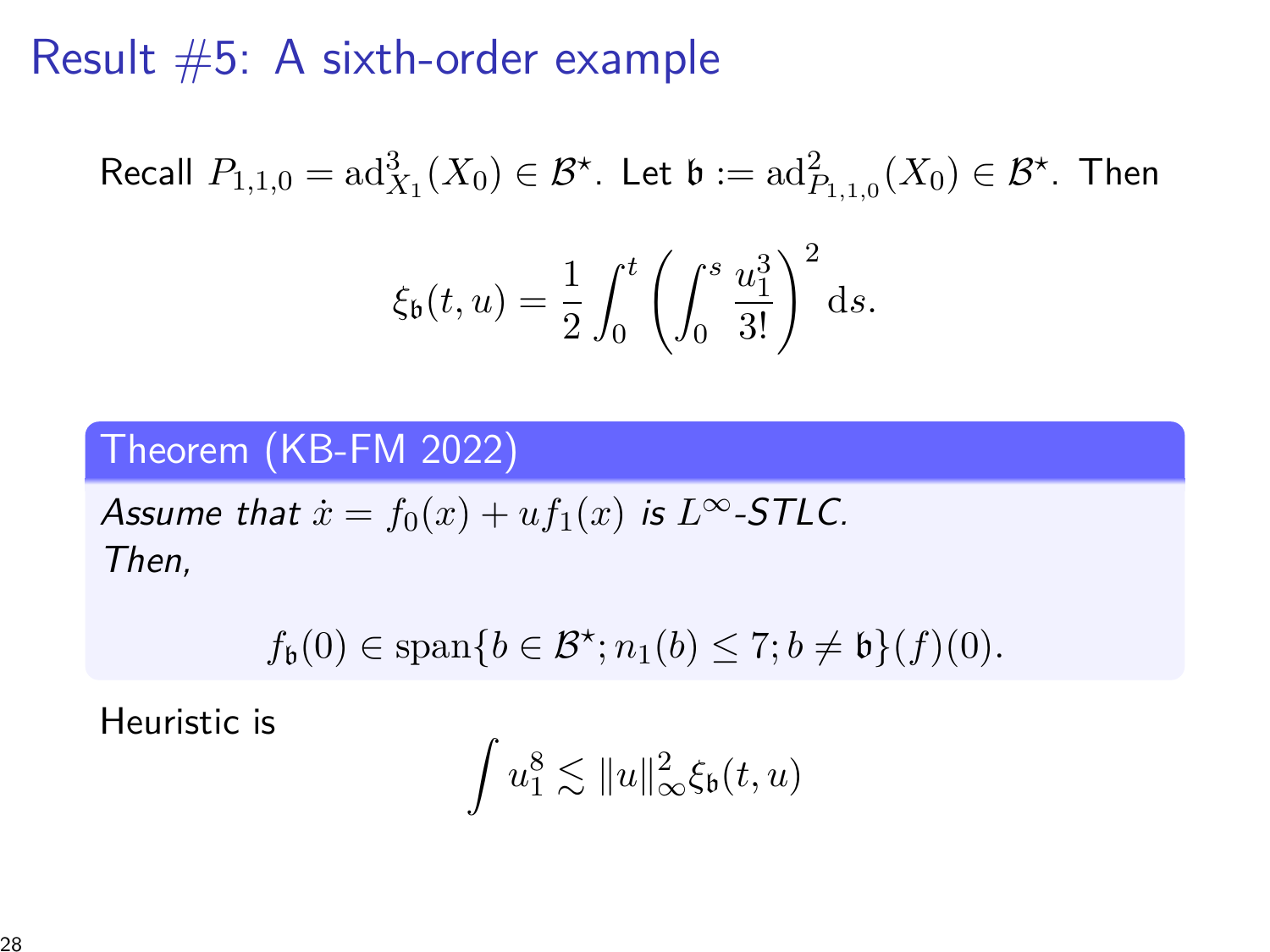## A difficulty: coordinates of the pseudo-first kind

We compute them using the relation

$$
\eta_b = \xi_b + \sum \text{product of } \{\xi_{b_i}\} \times \text{structure constants of } \mathcal{B}
$$
  
where  $|b_i| < |b|$  and  $n_1(b_i) < n_1(b)$ .

A key argument of the proofs is to obtain "closed-loop" estimates on these "pollutions", of the form

$$
\xi_{b_i}(t,u) = x(t;u,0) + \text{higher order terms}
$$

which yield

$$
\eta_b = \xi_b + o(|x(t; u, 0)|) + o(\mathsf{drift}).
$$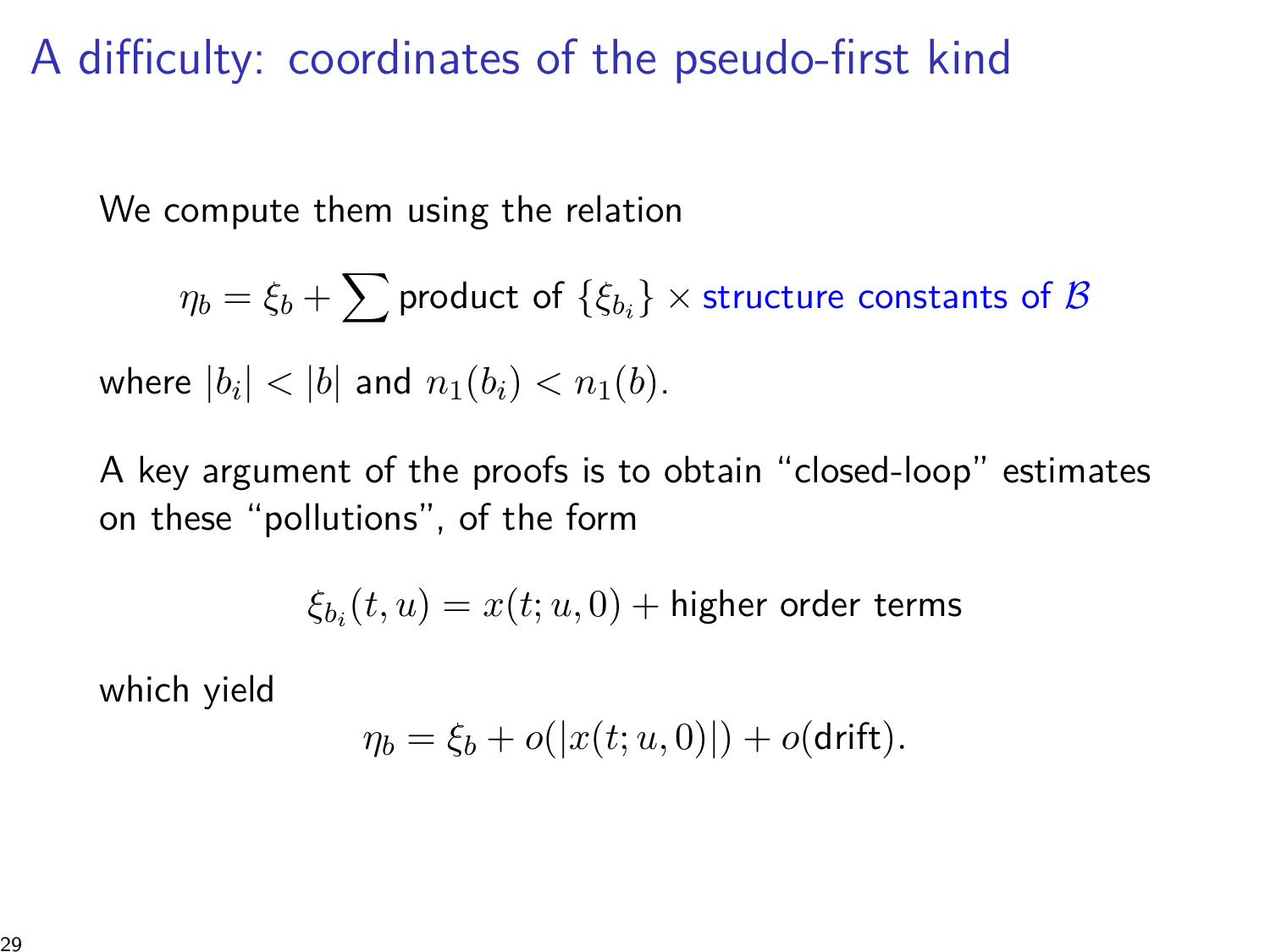## An example of pollutions

When working on  $W_2 = (M_1, M_2)$ ,  $\xi_{W_2}(t, u) = \frac{1}{2} \int_0^t u_2^2$  and

$$
\eta_{W_2}(t,u) = \xi_{W_2}(t,u) + \frac{1}{2}u_1(t)u_4(t) - \frac{1}{2}u_2(t)u_3(t)
$$

For  $j = 3, 4$ , one has  $|u_j(t)| \lesssim ||u_2||_{L^2(0,t)}$  by Cauchy-Schwarz. For  $j = 1, 2$ , we obtain that

$$
u_j(t) = O(|x(t; u, 0)| + ||u_1||_{L^2}^2 + ||u_3||_{L^2})
$$
  
=  $O(|x(t; u, 0)| + ||u||_{\infty} ||u_2||_{L^2} + t ||u_2||_{L^2}).$ 

(The key point is proving that  $f_1(0)$  and  $[f_0, f_1](0)$  are free). So

$$
\eta_{W_2}(t, u) = \xi_{W_2}(t, u) + o(|x(t; u, 0)|) + o(\xi_{W_2}(t, u))
$$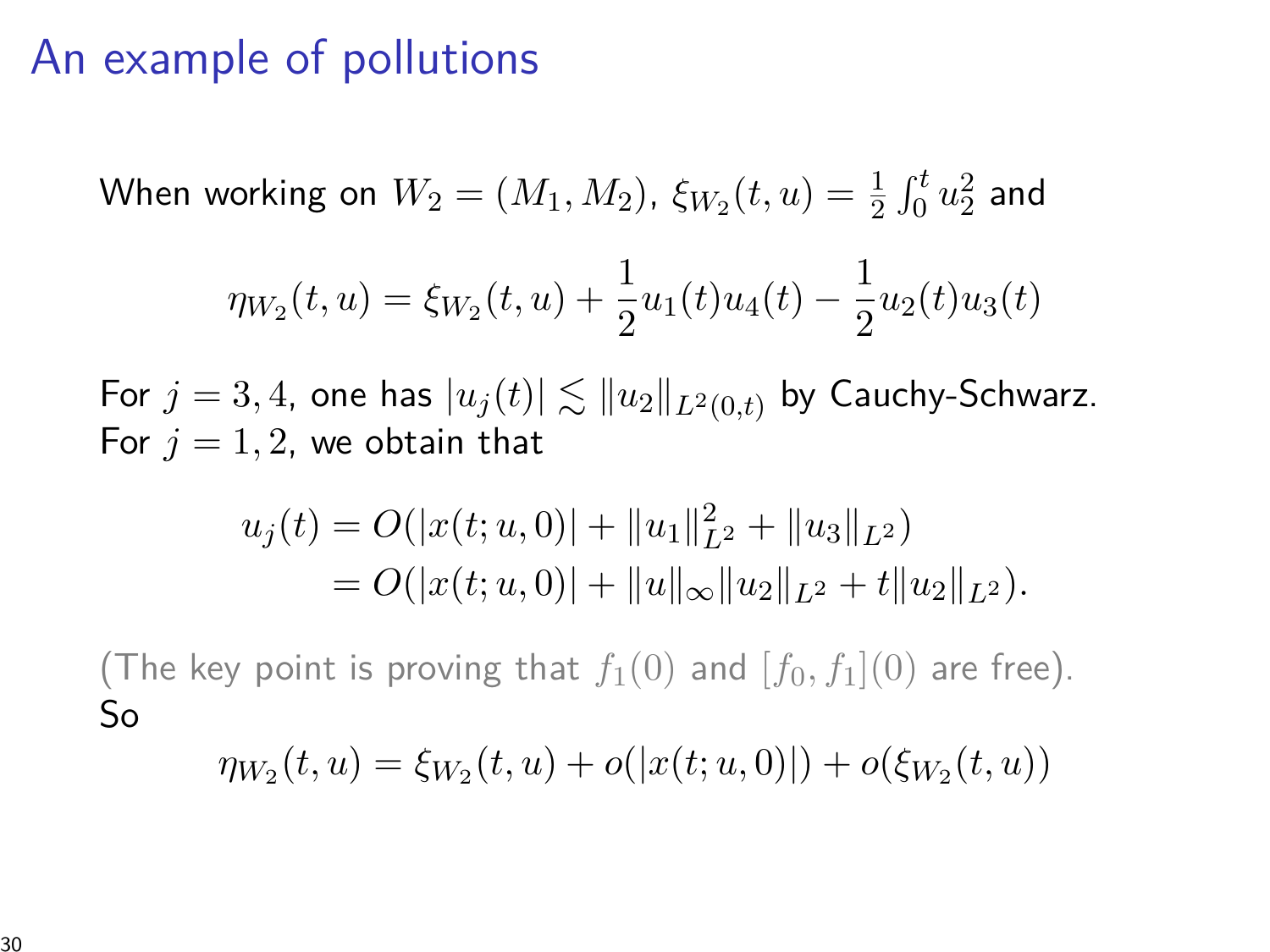## Ingredients of the approach

- I Choose b ∈ B*?* such that *ξ*b(*t, u*) looks positive definite using Sussmann's induction formula
- **►** Find *M*, *m* st.  $||u||_{W^{-1,\infty}}^{M+1} = o(\xi_{\mathfrak{b}}(t,u))$  when  $||u||_{W^{m,\infty}} \ll 1$ using Gagliardo-Nirenberg interpolation inequality
- $▶$  Determine  $N := \{b \in \mathcal{B}^{\star}; \xi_b(t, u) \neq o(\xi_b(t, u)), n_1(b) \leq M\}$ using Gagliardo-Nirenberg interpolation inequality
- **►** For  $b \notin \mathcal{N}$ , prove a bound on  $|\eta_b(t, u) \xi_b(t, u)|$ using BCH formula and a closed-loop type estimate
- $\triangleright$  Write  $\mathcal{Z}_M(t, f, u)(0) = \sum_{b} \eta_b(t, u) f_b(0)$  where  $1 \leq n_1(b) \leq M$
- ▶ Write  $x(t; u, 0) \approx \mathcal{Z}_M(t, f, u)(0) + \mathcal{O}(\|u\|_{W^{-1,\infty}}^{M+1})$
- **►** Prove that  $W^{m,\infty}$ -STLC implies  $f_b(0) \in \mathcal{N}(f)(0)$ .